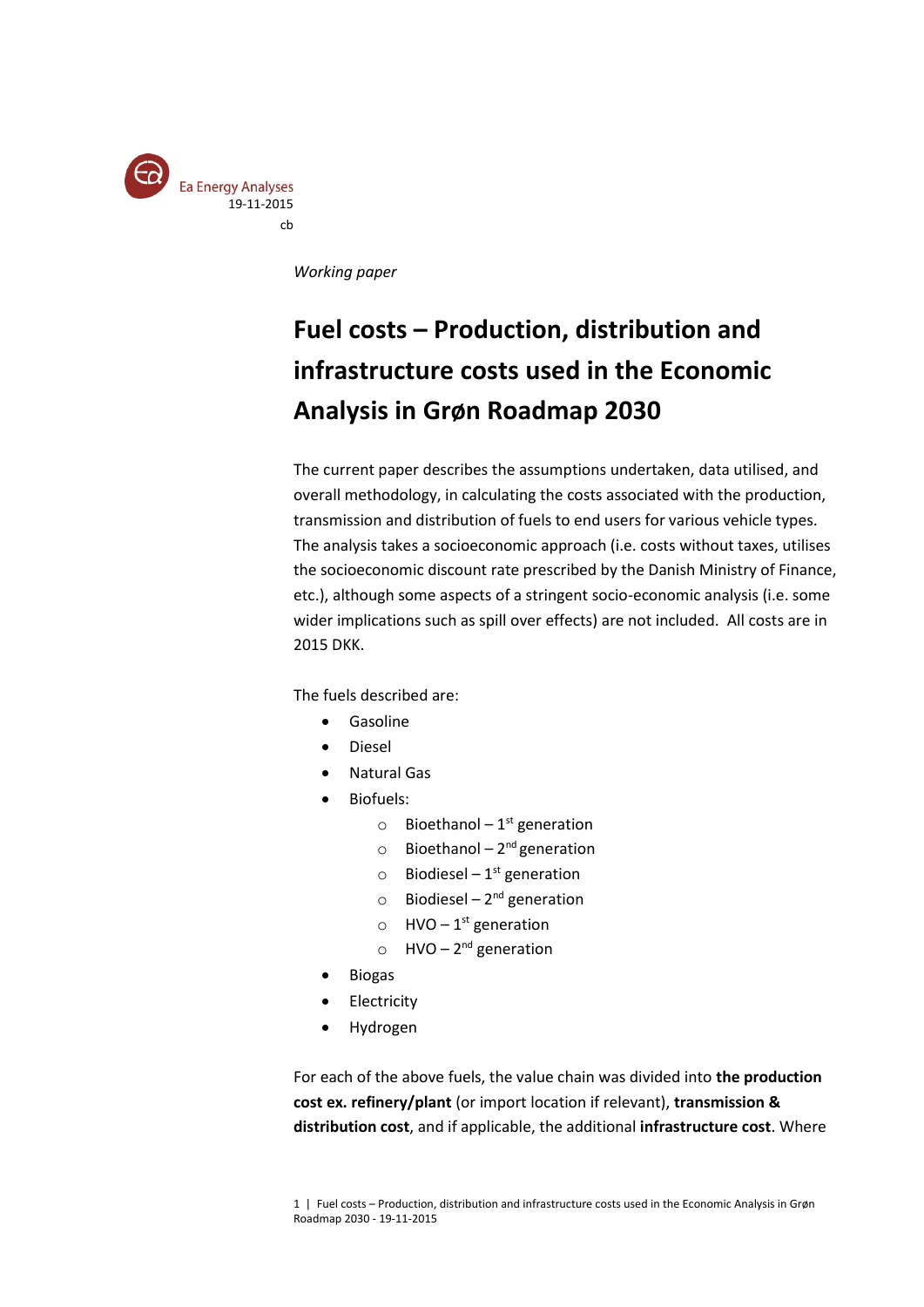relevant, different transmission & distribution and infrastructure costs were calculated according to the four general vehicle categories:

- Personal vehicles
- Light Duty Vehicles (LDVs)
- Heavy Duty Vehicles (HDVs)
- Busses

In addition to the above fuels and technologies, an initial screening was undertaken that also considered alternative fuels (including methanol, DME, etc.), as well as some of the above fuels for use in some of the existing vehicle categories (hydrogen or electricity in HDVs for example). Based on considerations regarding their future technological development and/or cost, some fuels and technological options were not included in the selected scenarios, and these are not described in detail here.

# **Fuel production costs**

#### **Gasoline, diesel and natural gas**

Gasoline, diesel and natural gas production costs are those that Ea Energy Analyses have provided to the Danish Energy Agency (DEA) and include future forecasted prices based on: IEA's World Energy Outlook prices, a price adjustment that takes into account the historic difference between the IEA prices and those realised in Demark, and a convergence in the near term between IEA's long term price forecasts and the forward prices currently seen in the market today. Documents with these figures, and a thorough description of the methodology employed can be found on the Danish Energy Agency's website.<sup>1</sup>

# **Biofuels – production cost**

 $\overline{a}$ 

An extensive literature review revealed that there is a wide range in production cost estimates for the biofuels in focus in the current analysis. In order to arrive at production costs for each biofuel towards 2030, simple excel models for four of the six biofuels ( $1<sup>st</sup>$  and  $2<sup>nd</sup>$  generation bioethanol,  $1<sup>st</sup>$ generation biodiesel, and 1<sup>st</sup> generation HVO) were therefore developed. For the remaining two  $(2^{nd}$  generation HVO and biodiesel – which had very limited usage volumes in the scenarios<sup>2</sup>), price assumptions in relation to the other biofuels were made.

<sup>1</sup> http://www.ens.dk/info/tal-kort/fremskrivninger-analyser-modeller/samfundsokonomiske-beregningsforudsaetninger

<sup>&</sup>lt;sup>2</sup> 2<sup>nd</sup> generation HVO is not utilised during the study period, while a relatively small amount of 2<sup>nd</sup> generation biodiesel is introduced in later years.

<sup>2 |</sup> Fuel costs – Production, distribution and infrastructure costs used in the Economic Analysis in Grøn Roadmap 2030 - 19-11-2015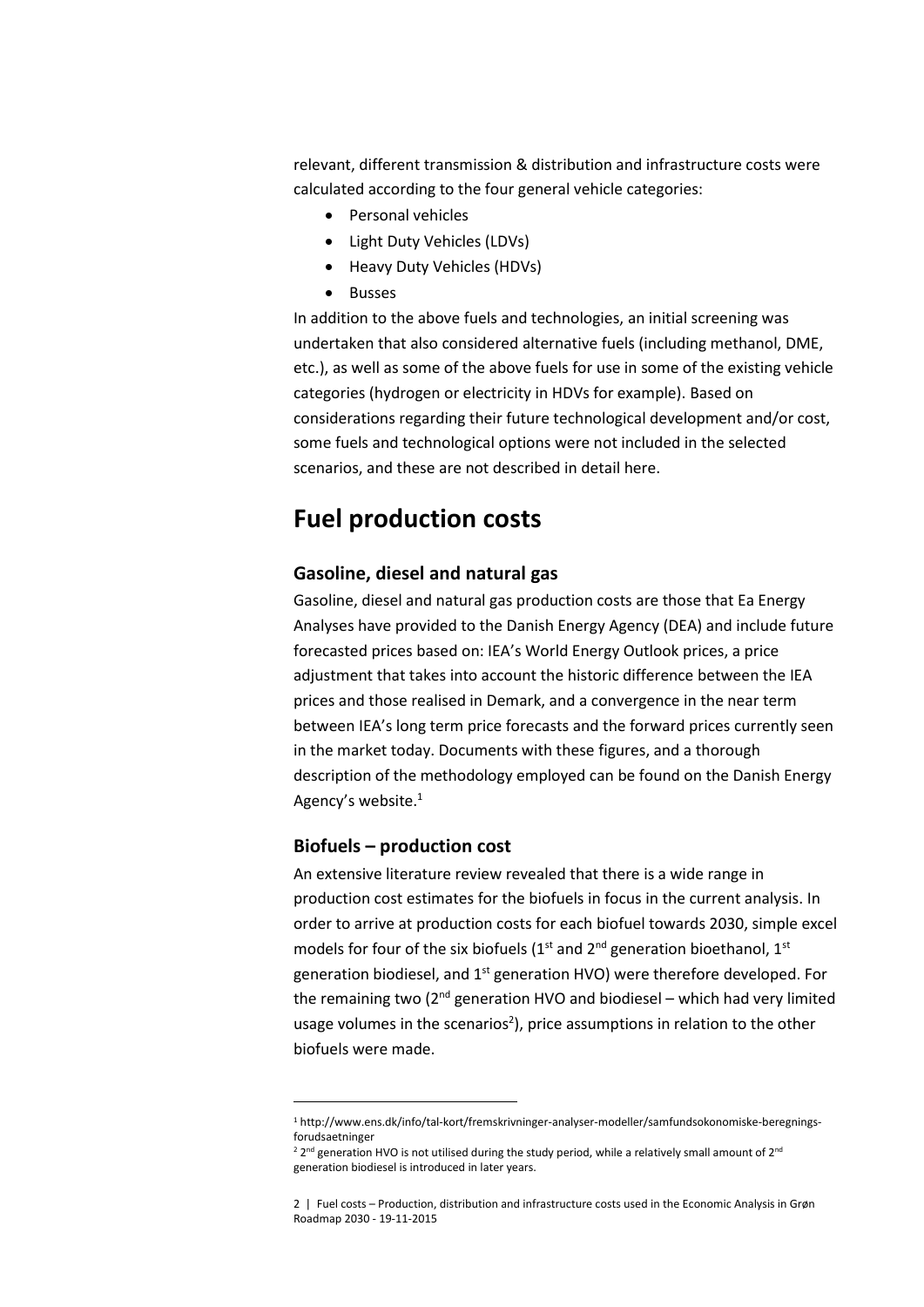#### **Bioethanol – 1 st generation**

First generation bioethanol production is a well-known and mature technology. Today, the majority of global bioethanol is produced in the United States (corn based) and in Brazil (primarily sugar based). In Europe meanwhile, the main crop for bioethanol production is wheat. Though production costs are lower in the United states (partially due to subsides) and Brazil (partially due to subsidies, but also due to Brazil's efficient sugarcane production and bagasse by-product that also generates revenue), significant EU import duties raise these prices, thus allowing European producers to be competitive. In the current study, the production cost for  $1<sup>st</sup>$  generation bioethanol is therefore based on bioethanol produced from wheat in Europe.

By far the most important price component is the cost of wheat. A 2014 study carried out by the Australian government (Bureau of Resources and Energy Economics , 2014), found that the net cost of production for grain-based bioethanol was roughly 2% higher than the wheat feedstock cost. This was because the revenue generated from the sale of ethanol by-products nearly offset the capital and operating costs of the bioethanol plant. Wheat cost all important

> Current wheat and grain prices have fallen significantly from recent highs seen in 2007 and 2012. According to the Food and Agriculture Organization of the United Nations (FAO), the current low prices are due to successive record harvests in grains and oilseeds, and it is anticipated that prices will increase again in upcoming years. Looking further into the future, FAO forecasts that grain prices will continue their long-term trend, which has seen prices in real terms fall since the start of the  $20<sup>th</sup>$  century. This is highlighted in the figure below, which displays the price of US yellow #2 Gulf maize, price that is used as a benchmark for the global grain price. (OECD-FAO, 2015).



Note: The US yellow #2 Gulf maize price is used as a benchmark for the coarse grain world market price. This price is recorded back to 1960 in World Bank datasets as monthly data. Monthly prices were converted to annual averages using the maize marketing year<br>September-August. For the years 1908-59 the series is extended using the relative changes in "cor quickstats. Nominal prices are deflated using the consumer price as reported by the Federal Bank (www.minneapolisfed.org/ unity education/teacher/calc/hist1800.cfm).

<span id="page-2-0"></span>*Figure 1: Price of US yellow #2 Gulf maize in real terms (USD/t) (OECD-FAO, 2015)*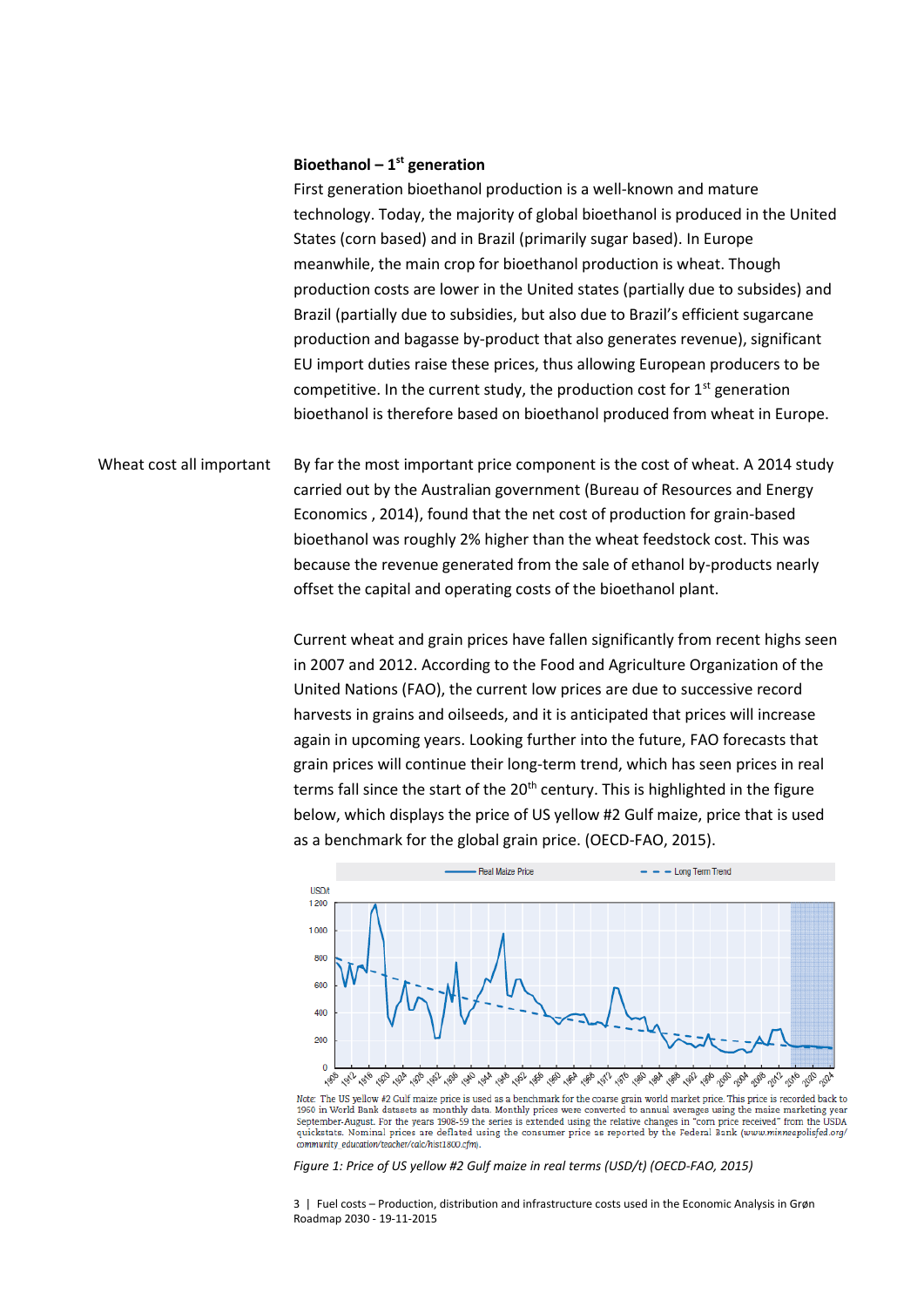# Wheat pricing methodology

The wheat pricing methodology in the current study combines the use of forward prices for European feed wheat, with the long term price fall in real terms indicated by FAO. Feed wheat was selected as input as it is cheaper than wheat intended for human consumption, and feed wheat's higher starch and lower protein content are preferable for ethanol production (AHDB, 2010). There are two primary forward contracts for wheat in Europe: the Matif Milling Wheat Contract, which is the benchmark for wheat meant for human consumption, and the Liffe Feed Wheat Contract, which is a benchmark for European feed wheat and is traded in pounds sterling per metric tonne (Commodity Basis, 2015). Forward prices for feed wheat were available up till the end of 2017.

The figure below displays the historic UK feed wheat prices in real terms in both DKK and British £ (Investing.com, 2015). Prices in nominal £ were converted to 2015 £ according to historical United Kingdom CPI data (Rate Inflation, 2015). 2015 £ figures were then converted to 2015 DKK figures given monthly average exchange rates from Denmark's National bank (Danmarks Nationalbank, 2015). Since 1990, the monthly DKK/€ exchange rate has ranged from 8 to 15 DKK/€, and averaged 10.25. For 2015, the monthly average was 10.26 DKK/£, and this is the exchange rate that has been utilised going forward.



<span id="page-3-0"></span>*Figure 2: Historical UK feed wheat prices (in real terms), future contracts until the end of 2017 (in nominal terms), and the modelled wheat price development towards 2030 (in real terms).*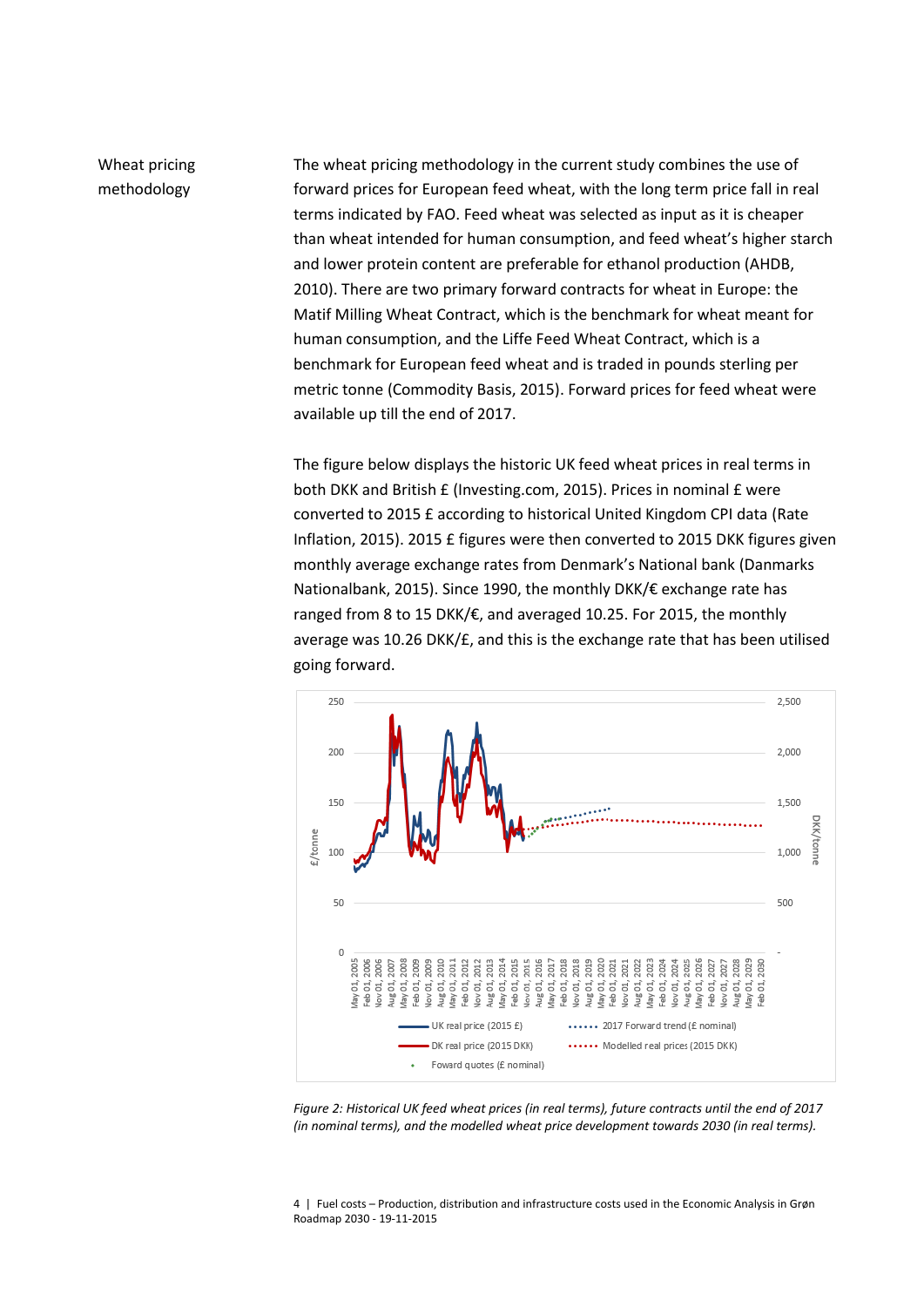Both of the above figures illustrate the fact that the price of wheat is quite volatile, and can vary significantly over relatively short time frames. As such, it was determined to use forward contracts as the best estimate for feed wheat prices in the relative short term, in this case up to 2020. Meanwhile, [Figure 1](#page-2-0) indicates a falling price over the long term, with current prices being below this long term trend due to recent record harvests (OECD-FAO, 2015). Forward prices up to 2017 appear to confirm this, as they indicate moderate price increases in 2016, with this price increase levelling off in 2017. The 2020 price was arrived at by extending the 2017 futures trend through to 2020, and the resulting price is roughly 1340 DKK/tonne (in 2015 DKK). The long term trend depicted i[n Figure 1](#page-2-0) indicates an annual price fall, in real terms, by roughly 0.5% from 2000 to 2020. This annual price reduction was applied to the 2020 figure and maintained towards 2030 giving a price of roughly 1270 DKK/tonne.

Put simply, the wheat pricing methodology could be summarised by the following assumptions:

- a) there exists a long-term falling price trend (in real terms), that will continue to 2030,
- b) we are currently witnessing prices below this long-term trend,
- c) by 2020 it is assumed that prices will have returned to this long-term trend.

The other important factor is the ethanol yield per kg of feedstock. The aforementioned Australian study found a yield of 0.38 litres<sub>eth</sub> /kg<sub>wht</sub> (equivalent to 2.6 kg of wheat input per litre of ethanol output, which is the same figure quoted by the Swedish ethanol plant in Norrköping (Lantmännen, 2015)). As the process is based on mature technology, the current study forecasts modest gains in this yield from 2015 to 2030. Ethanol yield

Based on the above inputs and assumptions, the table below displays the resulting production costs for 1<sup>st</sup> generation bioethanol. It should be noted that the number of decimal places in the table *do not* reflect the uncertainty related to the final price. This is particularly due to the uncertainty related to the price of wheat, which as [Figure 2](#page-3-0) above highlights, can vary significantly. Resulting costs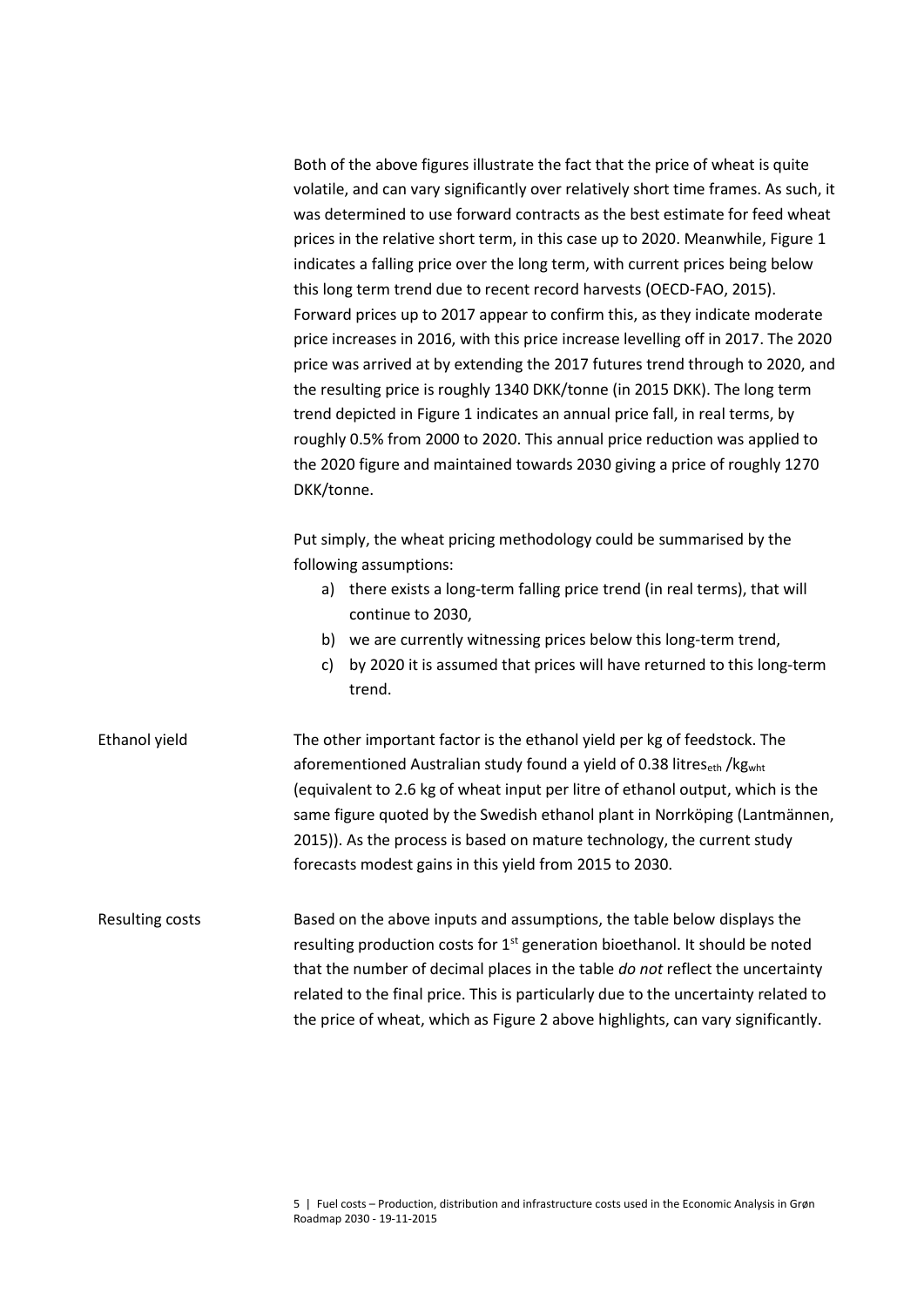|                                                         | 2015 | 2020  | 2030  |
|---------------------------------------------------------|------|-------|-------|
| Wheat cost $(f/t$ onne) – nominal terms                 | 120  | 143   | 166   |
| DKK/£                                                   | 10.3 | 10.3  | 10.3  |
| DKK/AUD                                                 | 4.8  | 4.8   | 4.8   |
| Wheat cost (DKK/kg) - real terms                        | 1.23 | 1.34  | 1.27  |
| Transport/storage (% of wheat cost)                     | 10%  | 10%   | 10%   |
| Total wheat cost (DKK/kg)                               | 1.35 | 1.47  | 1.40  |
| Ethanol yield per kg feedstock (I/kg)                   | 0.38 | 0.39  | 0.40  |
| Wheat/litre bioethanol (kg/l)                           | 2.62 | 2.59  | 2.52  |
| Feedstock costs (DKK/litre)                             |      | 3.80  | 3.53  |
| <b>Feedstock costs (DKK/GJ)</b>                         |      | 180.2 | 167.2 |
| Non-feedstock operating costs (AUD/litre)               | 0.19 | 0.19  | 0.19  |
| By product revenue (AUD/litre)                          | 0.16 | 0.16  | 0.16  |
| Net cost difference - by-products & capital (DKK/litre) | 0.14 | 0.14  | 0.14  |
| Net cost difference - by-products & capital (DKK/GJ)    |      | 6.8   | 6.8   |
| Net production cost (DKK/litre)                         | 3.68 | 3.94  | 3.67  |
| <b>Net production cost (DKK/GJ)</b>                     | 174  | 187   | 174   |

*Table 1: Forecasted 1st generation bioethanol production costs for wheat based ethanol.* 

#### **Biodiesel – 1 st generation**

 $\overline{\phantom{a}}$ 

First generation biodiesel production is a well-known and mature technology. As was the case with bioethanol, the United States is currently the largest global producer, but the EU is also a large producer of biodiesel (largely Germany and France), with roughly 40% of 2013 global production (Energy Trends Insider, 2014). Within this study, it is assumed that EU biodiesel is FAME (Fatty acid methyl esters) produced from rapeseed oil.

For biodiesel the most important cost element is once again the feedstock, as this accounts for roughly 90-95% of the net production cost (IRENA, 2013). Rapeseed oil cost all important

> As was the case with wheat, current rapeseed oil prices have fallen significantly from highs seen in 2007 and 2012, and according to the Food and Agriculture Organization of the United Nations (FAO), prices are anticipated to increase by 2020 and 2030 (in nominal terms), but still be well below those seen in 2012. (OECD-FAO, 2015). While wheat futures indicate rising prices in the upcoming years, rapeseed futures<sup>3</sup> point to a market that will continue to be in over-supply for a longer period (see green dots in [Figure 3](#page-6-0) below). These

<sup>&</sup>lt;sup>3</sup> The traded volume for Matif-Rapeseed futures is higher than that for rapeseed oil, and has therefore been used as proxy for future rapeseed oil (ZMP, 2015).

<sup>6 |</sup> Fuel costs – Production, distribution and infrastructure costs used in the Economic Analysis in Grøn Roadmap 2030 - 19-11-2015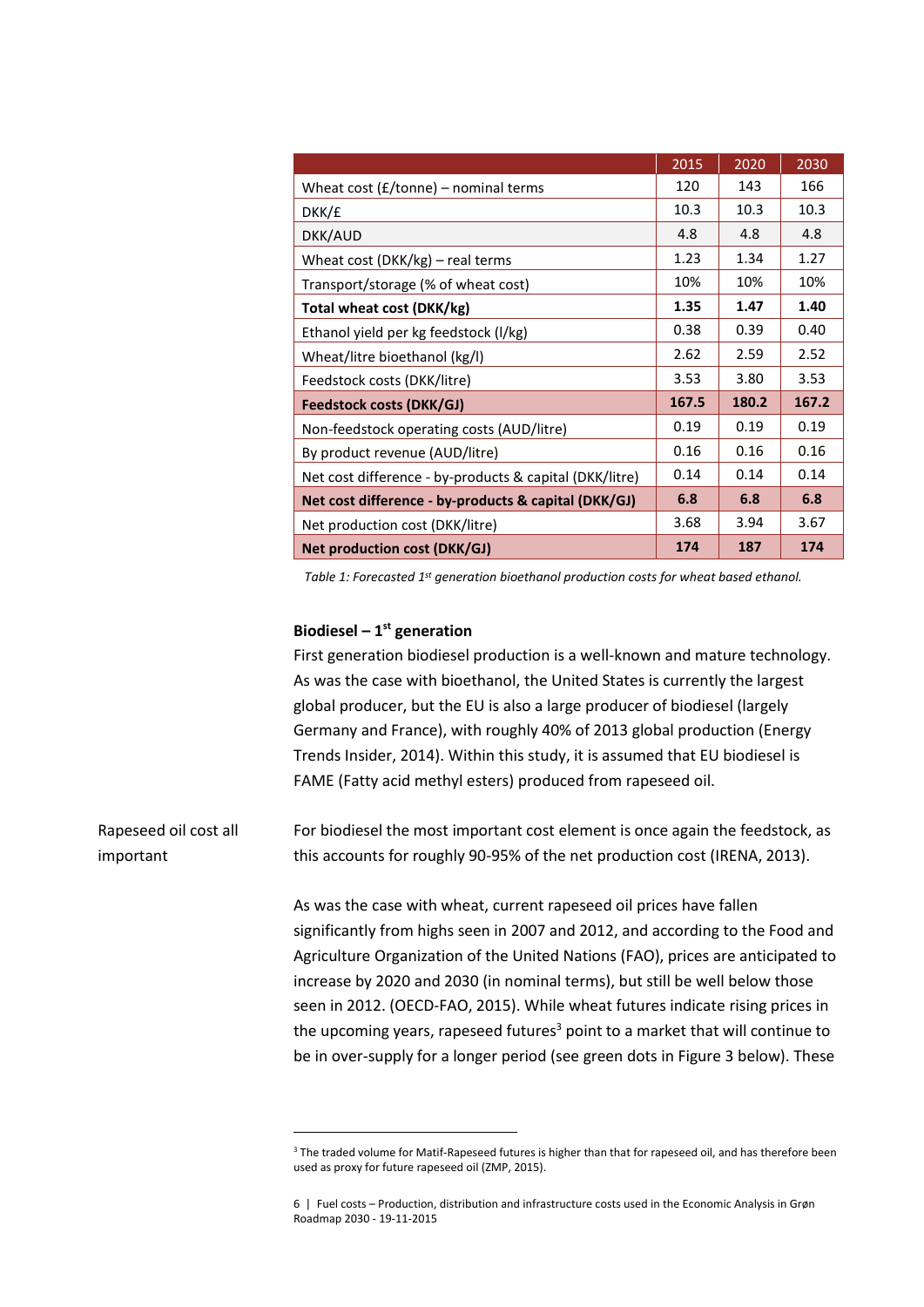

futures indicate a market where prices will continue to fall throughout 2016 and 2017 before starting to increase in 2018.

<span id="page-6-0"></span>*Figure 3: Historical European rapeseed oil prices (in real terms), future contracts until the end of 2017 (in nominal terms), and the modelled rapeseed oil price development towards 2030 (in real terms).*

The 2020 price was arrived at by extending the 2017 futures trend through to 2020, and the resulting price is roughly 4,800 DKK/tonne (in 2015 DKK). Meanwhile, the 2030 price was again based on FAO's long-term forecast. FAO undertook a stochastic analysis and modelled seed prices till 2024 (see figure below. If this trend is maintained to 2030) this indicates a seed price in nominal terms that is roughly 30% higher than today.



<span id="page-6-1"></span>*Figure 4: Agricultural price trends in nominal USD/tonne derived from stochastic analyses. Dotted lines have been added (OECD-FAO, 2015).*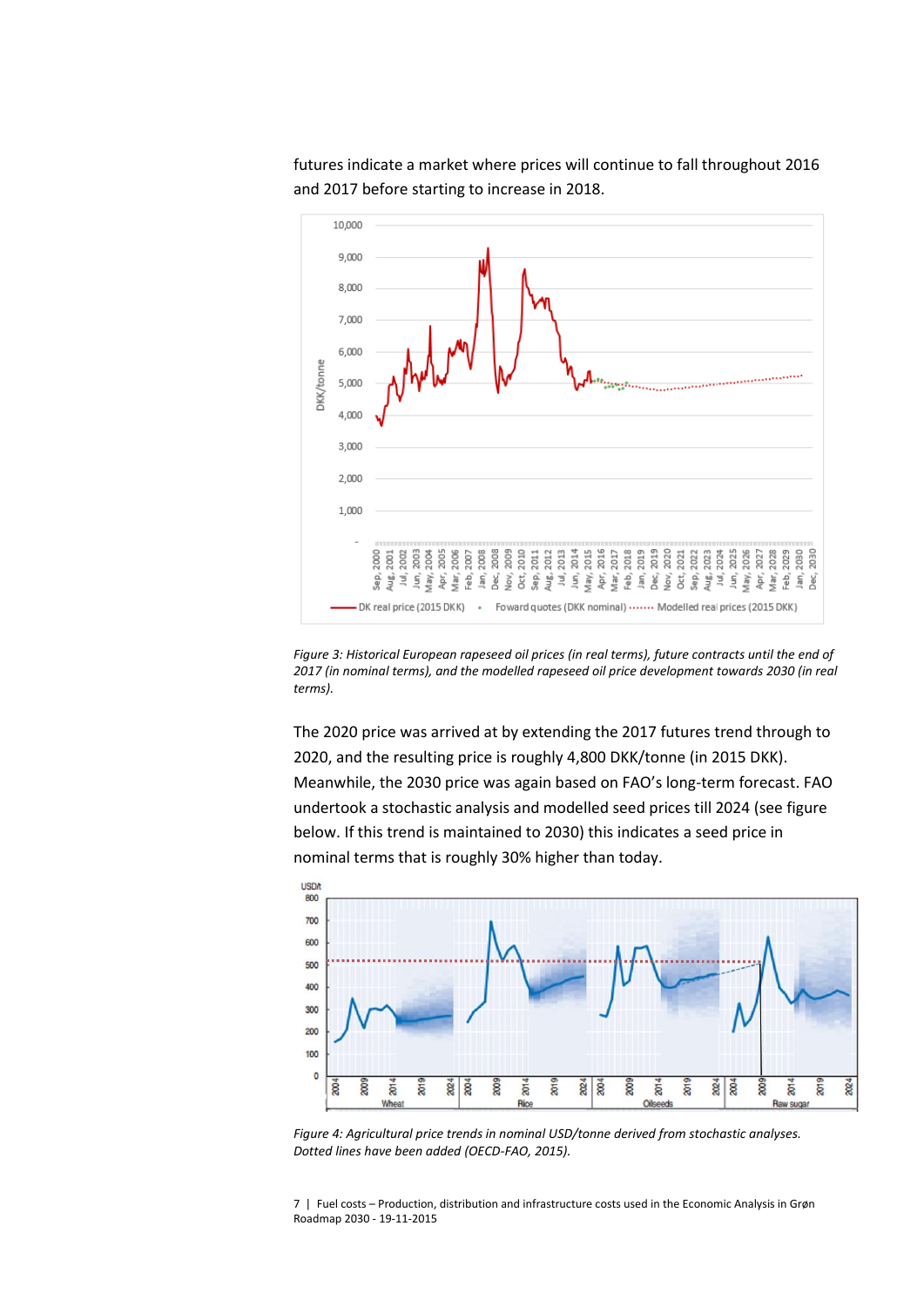However, since the FAO report was published, rapeseed forward prices have instead continued to fall further [\(Figure 3\)](#page-6-0). Taking this into consideration, and once again using rapeseed prices as a proxy for rapeseed oil prices, it was estimated that nominal rapeseed oil prices in 2030 would be roughly 39% higher than 2015 prices. In real terms, this corresponds to a rapeseed oil price of roughly 5,270 DKK in 2030.

## In the case of biodiesel, the yield per kg of feedstock was estimated to be 1.09 litresbiod /kgrs (IRENA, 2013), equivalent to 0.9 kg of rapeseed oil input per litre of biodiesel output. As biodiesel projection is a well-known and mature technology, the current study forecasts modest only slight gains in this yield from 2015 to 2030. Biodiesel yield

Based on the above inputs and assumptions, the table below displays the resulting production costs for  $1<sup>st</sup>$  generation biodiesel. Once again, the number of decimal places in the table *do not* reflect the uncertainty related to the final price.

|                                                         | 2015 | 2020 | 2030 |
|---------------------------------------------------------|------|------|------|
| Rapeseed oil ( $\epsilon$ /tonne) – nominal $\epsilon$  | 680  | 710  | 950  |
| DKK/€                                                   | 7.44 | 7.44 | 7.44 |
| Rapeseed cost – real (2015 DKK/kg)                      | 5.1  | 4.8  | 5.3  |
| Transport/storage (% of rapeseed cost)                  | 10%  | 10%  | 10%  |
| Total rapeseed cost (2015 DKK/kg)                       | 5.4  | 5.1  | 5.3  |
| biodiesel yield per kg feedstock (I/kg)                 | 1.09 | 1.09 | 1.10 |
| Rapeseed/litre biodiesel (kg/l)                         | 0.9  | 0.9  | 0.9  |
| Feedstock costs (DKK/litre)                             | 5.1  | 4.8  | 5.3  |
| Feedstock costs (2015 DKK/GJ)                           | 163  | 153  | 166  |
| Non-feedstock operating costs (USD/litre)               | 0.10 | 0.10 | 0.10 |
| By product revenue (USD/litre)                          | 0.04 | 0.04 | 0.04 |
| Net cost difference - by-products & capital (DKK/litre) | 0.42 | 0.39 | 0.39 |
| Net cost difference - by-products & capital (DKK/GJ)    | 13   | 13   | 13   |
| Net production cost (DKK/litre)                         | 5.36 | 5.07 | 5.25 |
| Net production cost (2015 DKK/GJ)                       | 176  | 166  | 180  |

*Table 2: Forecasted 1st generation biodiesel production costs based on European rapeseed oil.*

In comparing the price forecasts for wheat [\(Figure 2\)](#page-3-0) and rapeseed oil [\(Figure](#page-6-0)  [3\)](#page-6-0), it may on first glance appear counterintuitive that for wheat there is assumed a small price increase up to 2020, followed by a fall towards 2030, whereas for rapeseed oil, there is instead assumed a slight price fall towards 2020, thereafter followed by minor price increase to 2030. This trend can also Wheat vs. rapeseed oil forecasts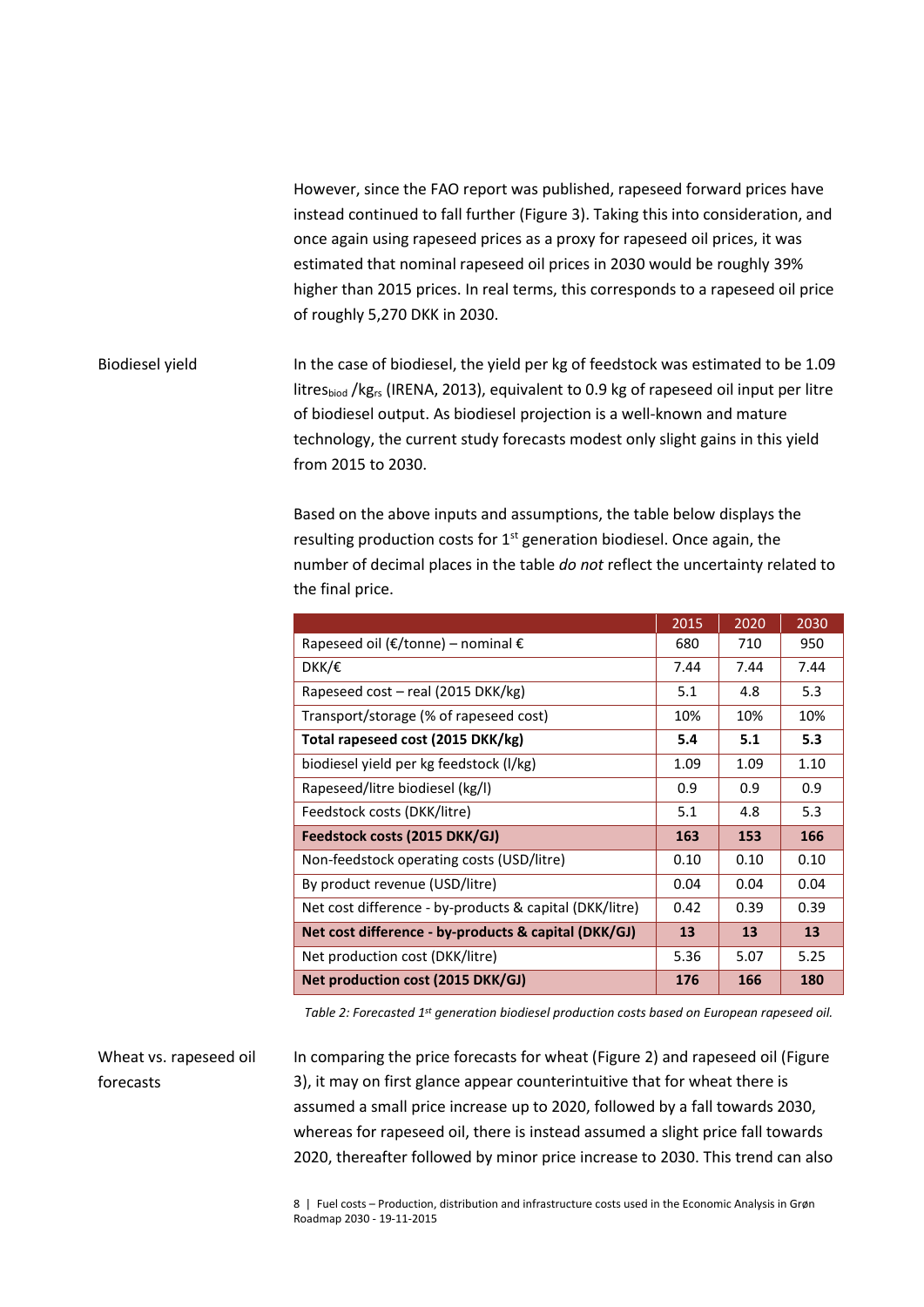be deduced from FAO's forecast ([Figure 4\)](#page-6-1), which shows (in nominal terms) slowly increasing prices for wheat, but a price dip followed by moderate prices increases thereafter for oilseeds.

The figure below may help in explaining this. It displays the monthly historic nominal prices of wheat and rapeseed oil in the United States since 2000. During the first 11 years of the period the price of the two commodities were highly correlated, but since 2012, rapeseed oil appears to have fallen more in price relative to wheat. In addition, forward prices indicate that rapeseed oil will continue to fall in price, while wheat prices appear to be increasing. If it is assumed that prices in 2030 will resume the long term trend seen from 2000 to 2011, then it is not unreasonable to foresee a 2020-2030 price evolution involving a slight price fall for wheat, coupled with a slight price increase for rapeseed oil.



*Figure 5: Average monthly nominal prices of wheat and rapeseed oil in the United States since 2000 (Index Mundi, 2015).*

#### **HVO – 1 st generation**

Hydrotreated vegetable oil (HVO) has emerged as an attractive alternative to biodiesel in recent years. It utilises the same feedstocks as 1 G biodiesel, and combines them with hydrogen to produce an end product that is very similar to diesel, thereby allowing it to be easily 'dropped in' to regular diesel. The downside however, is that this hydrotreating process incurs large capital costs and therefore requires large-scale production. (Energy Trends Insider, 2014).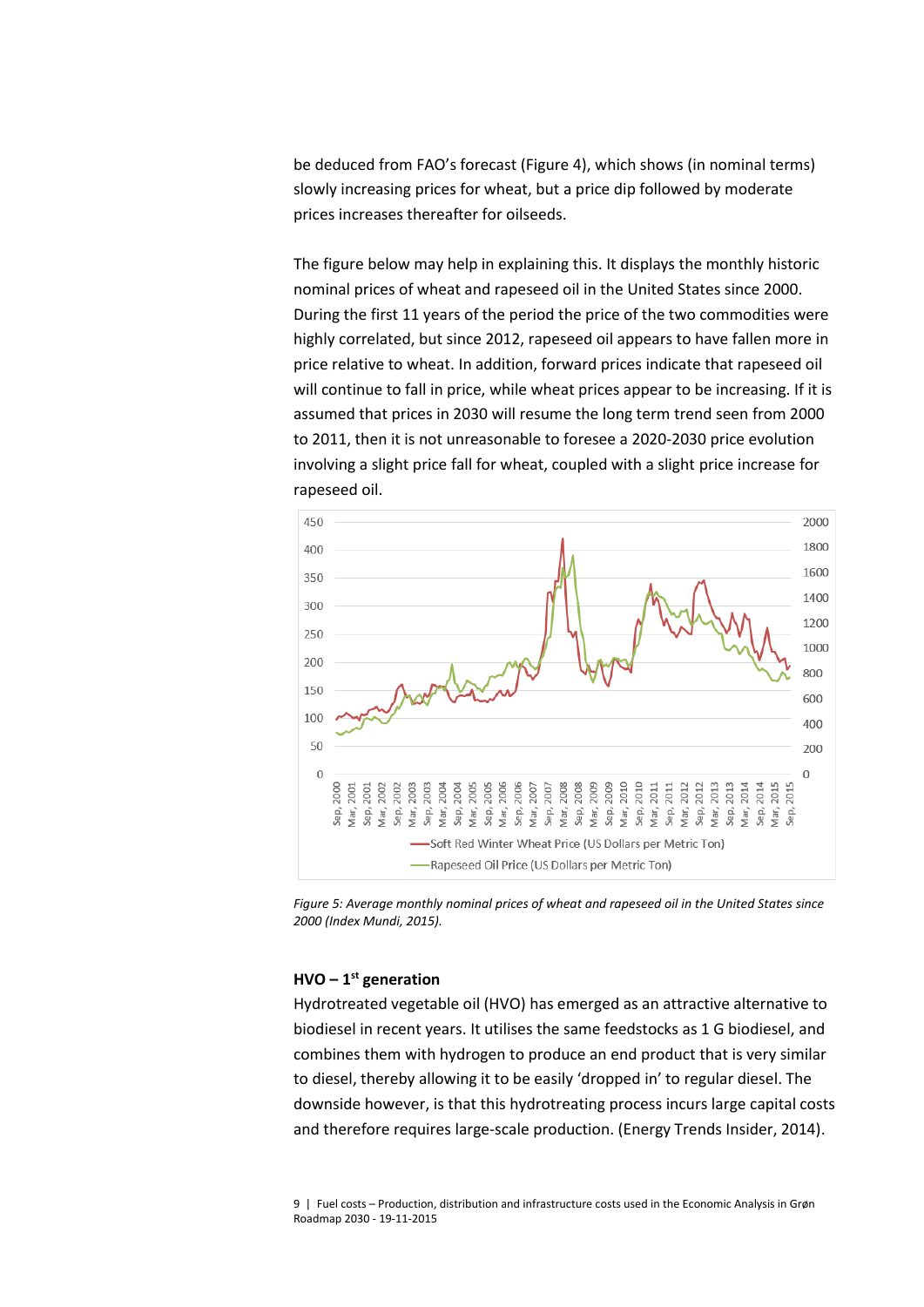The production costs in this study are based on HVO from rapeseed, and CAPEX, OPEX and plant efficiencies from Force Technology's 2013 report entitled "Technology data for advanced biofuels". (Force Technology, 2013).

|                                        |              | 2015  | 2020  | 2030  |
|----------------------------------------|--------------|-------|-------|-------|
| <b>CAPEX</b>                           |              |       |       |       |
| Annual production                      | mio GJ/year  | 35    | 35    | 35    |
| <b>CAPEX</b>                           | DKK/GJ HVO   | 145   | 145   | 145   |
| <b>Total CAPEX</b>                     | mio. DKK     | 5,081 | 5,081 | 5,081 |
| <b>OPEX</b>                            |              |       |       |       |
| D&V                                    | DKK/GJ HVO   | 4.32  | 4.32  | 4.32  |
| <b>Inputs</b>                          |              |       |       |       |
| Rapeseed oil use                       | GJ/GJ diesel | 1.04  | 1.04  | 1.04  |
| Rapeseed oil use                       | mio GJ/year  | 36.6  | 36.6  | 36.6  |
| Hydrogen use                           | GJ/GJ diesel | 0.09  | 0.09  | 0.09  |
| Hydrogen use                           | mio GJ/year  | 3.2   | 3.2   | 3.2   |
| <b>Revenues</b>                        |              |       |       |       |
| Petrol production                      | GJ/GJ diesel | 0.01  | 0.01  | 0.01  |
| Petrol production                      | mio GJ/year  | 0.4   | 0.4   | 0.4   |
| Electricity production                 | GJ/GJ diesel | 0.003 | 0.003 | 0.003 |
| <b>Electricity production</b>          | mio GJ/year  | 0.1   | 0.1   | 0.1   |
| Heat production                        | GJ/GJ diesel | 0.011 | 0.011 | 0.011 |
| Heat production                        | mio GJ/year  | 0.4   | 0.4   | 0.4   |
| <b>Totals (per year)</b>               |              |       |       |       |
| <b>CAPEX</b>                           | mio DKK/year | 374   | 374   | 374   |
| <b>OPEX</b>                            | mio DKK/year | 152   | 152   | 152   |
| Rapeseed oil                           | mio DKK/year | 5,53  | 5,225 | 5,740 |
| Hydrogen                               | mio DKK/year | 835   | 835   | 897   |
| <b>Total costs</b>                     | mio DKK/year | 6,884 | 6,585 | 7,162 |
| Petrol                                 | mio DKK/year | 32    | 35    | 51    |
| EI                                     | mio DKK/year | 18    | 18    | 19    |
| Heat                                   | mio DKK/year | 23    | 23    | 23    |
| <b>Total revenues from by-products</b> | mio DKK/year | 73    | 76    | 94    |
| <b>HVO production cost</b>             | DKK/GJ       | 193   | 185   | 201   |

*Table 3: Economics for 1st generation HVO. All prices in 2015 DKK.*

#### **Bioethanol – 2<sup>nd</sup> generation**

Second generation bioethanol production is not yet a mature technology, and on a global level can best be described as being at the R&D and pilot project phase. One of the largest challenges facing 2G bioethanol production is that more by-products are produced per tonne of feedstock then the desired bioethanol. As a result, it is important that there is a market for these by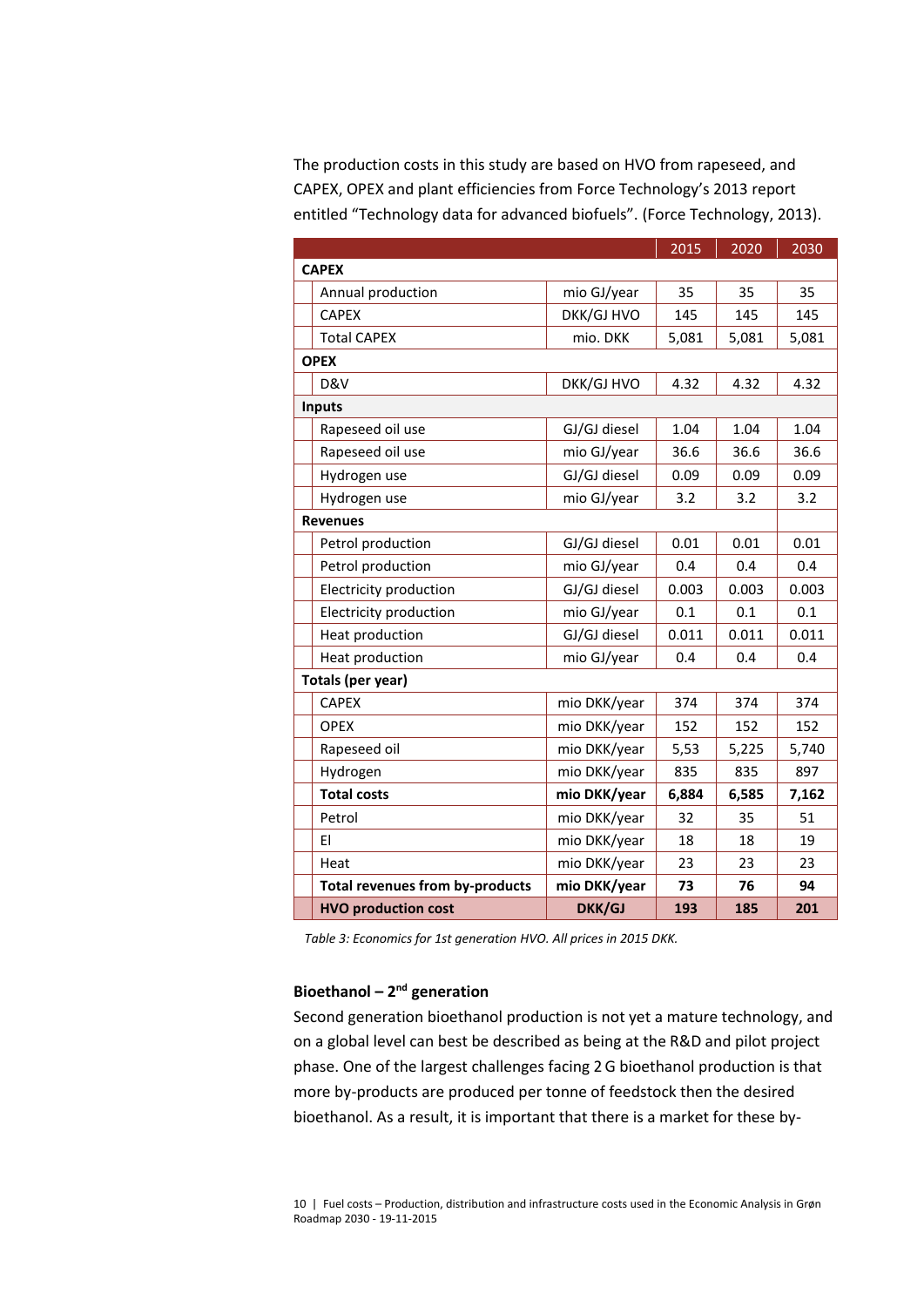products, and/or the by-products are part of an integrated process involving district heating and/or biogas production.

There has been a good deal of R&D in Denmark, including plans for a full scale plant that is to come online around 2020. Data from this Maabjerg Energy Concept project have been used to calculate the production cost for 2nd generation bioethanol (MEC, 2015).

The table below shows the assumed cost inputs for the  $2^{nd}$  generation bioethanol project. In 2030, it is assumed that less enzymes will be required per litre of ethanol (Klein-Marcuschamer, Oleskowicz-Popiel, Simmons, & Blanch, 2011), and that capital costs will have been reduced.

|                        | 2020 | 2030 | Notes/References                    |  |                                  |  |
|------------------------|------|------|-------------------------------------|--|----------------------------------|--|
| <b>Inputs</b>          |      |      |                                     |  |                                  |  |
| Straw (DKK/GJ)*        | 44   | 47   | (ENS, 2014)                         |  |                                  |  |
| Steam (DKK/GJ)         | 51   | 55   | Wood chip price (ENS, 2014)         |  |                                  |  |
| Electricity (DKK/MWh)  | 250  | 380  | Ea calculations                     |  |                                  |  |
| Enzymes                | 1.6  | 0.8  |                                     |  | (Klein-Marcuschamer, Oleskowicz- |  |
| (DKK/l ethanol)        |      |      | Popiel, Simmons, & Blanch, 2011)    |  |                                  |  |
| <b>Outputs</b>         |      |      |                                     |  |                                  |  |
| Lignin (DKK/GJ)*       | 51   | 55   | Wood chip price (ENS, 2014)         |  |                                  |  |
| Vinasse (DKK/tonne)**  | 600  | 600  | Ea assumption                       |  |                                  |  |
| <b>CAPEX + OPEX</b>    |      |      |                                     |  |                                  |  |
| CAPEX (mio. DKK)       | 1809 | 1550 | Maabjerg Energy Concept (MEC, 2015) |  |                                  |  |
| Lifetime (year)        | 20   | 20   | Maabjerg Energy Concept (MEC, 2015) |  |                                  |  |
| Interest               | 4%   | 4%   | Ea assumption                       |  |                                  |  |
| OPEX (% of investment) | 4%   | 4%   | Ea assumption                       |  |                                  |  |

*Table 4: 2nd generation bioethanol assumptions – Costs. All prices in 2015 DKK. \*Straw - 14.5 GJ/tonne, Lignin - 17.0 GJ/tonne.\*\*Based on the socio-economic value of biogas that the viannsse can be used to produce.*

The next table displays the assumed inputs and outputs of a  $2<sup>nd</sup>$  generation bioethanol plant in Denmark for the years 2020 and 2030.

|                |                     | 2020 | 2030 | Notes/References                    |  |
|----------------|---------------------|------|------|-------------------------------------|--|
| <b>Inputs</b>  |                     |      |      |                                     |  |
|                | Straw (kilotons)    | 300  | 300  | Maabjerg Energy Concept (MEC, 2015) |  |
|                | Steam (TJ)          | 600  | 600  | Maabjerg Energy Concept (MEC, 2015) |  |
|                | El (GWh)            | 60   | 60   | Maabjerg Energy Concept (MEC, 2015) |  |
| <b>Outputs</b> |                     |      |      |                                     |  |
|                | Lignin (kilotons)   | 92   | 92   | Maabjerg Energy Concept (MEC, 2015) |  |
|                | Vinasse (kilotons)  | 92   | 92   | Maabjerg Energy Concept (MEC, 2015) |  |
|                | Bioethanol (mio. I) | 77   | 77   | Maabjerg Energy Concept (MEC, 2015) |  |

*Table 5: 2nd generation bioethanol assumptions – Inputs/Outputs*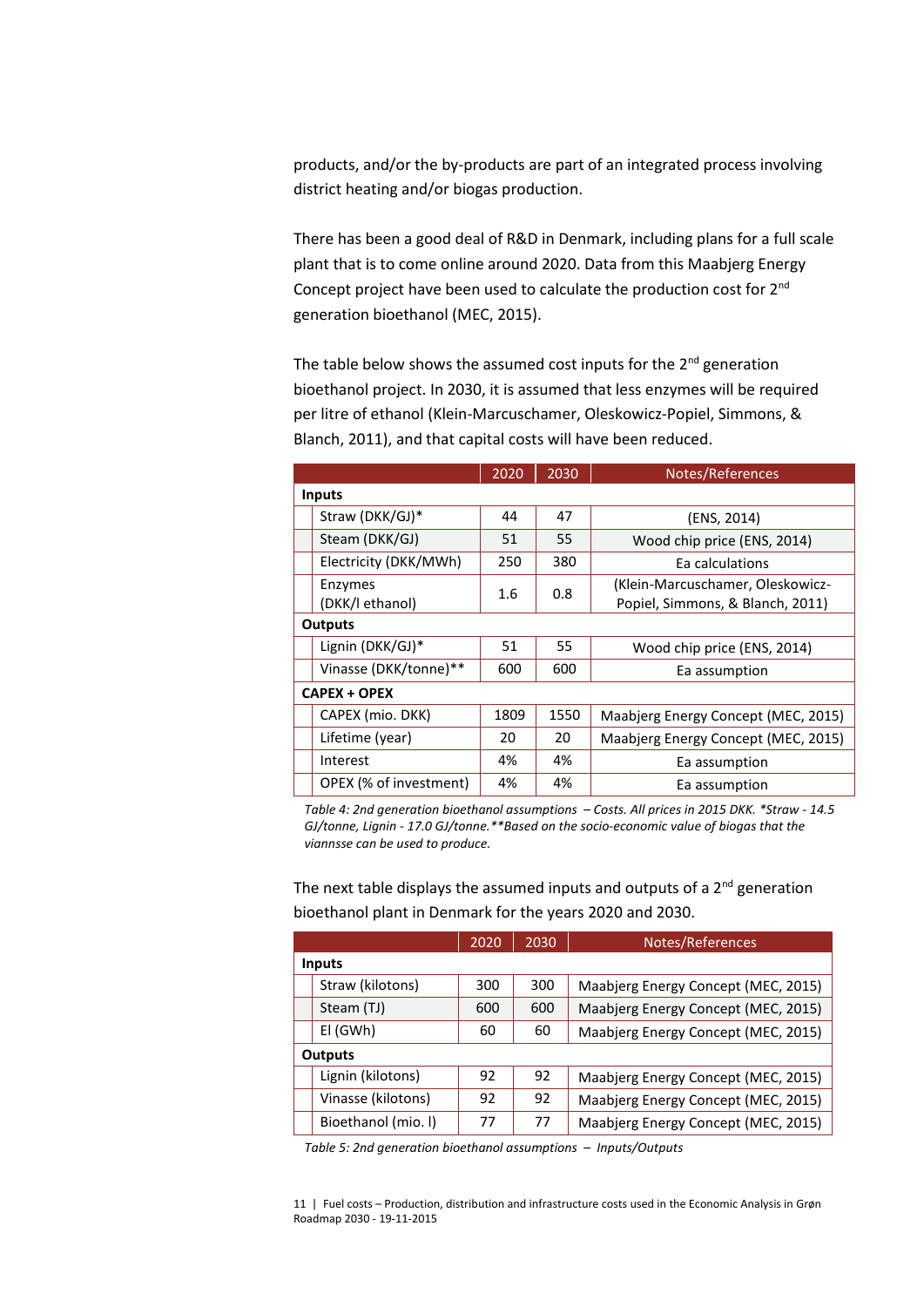|                                   |              | 2020  | 2030  |  |
|-----------------------------------|--------------|-------|-------|--|
| Costs                             |              |       |       |  |
| <b>CAPEX</b>                      | mio DKK/year | 133   | 114   |  |
| D&V                               | mio DKK/year | 72    | 62    |  |
| Straw                             | mio DKK/year | 189   | 203   |  |
| Steam                             | mio DKK/year | 30    | 33    |  |
| EI                                | mio DKK/year | 15    | 23    |  |
| Enzymes                           | mio DKK/year | 123   | 61    |  |
| <b>Diverse</b>                    | mio DKK/year | 17    | 18    |  |
| <b>Total</b>                      | mio DKK/year | 580   | 514   |  |
| <b>Revenues</b>                   |              |       |       |  |
| Lignin                            | mio DKK/year | 79    | 85    |  |
| Vinasse                           | mio DKK/year | 55    | 55    |  |
| <b>Total</b>                      | mio DKK/year | 135   | 141   |  |
| <b>Total</b>                      |              |       |       |  |
| Bioethanol production             | TJ           | 1,624 | 1,624 |  |
| <b>Bioethanol production cost</b> | DKK/GJ       | 274   | 230   |  |

Based on the above two tables, [Table 6](#page-11-0) shows the overall production costs for 2<sup>nd</sup> generation bioethanol in Denmark.

<span id="page-11-0"></span>*Table 6: Economics for 1st generation bioethanol. All prices in 2015 DKK.*

#### **Biodiesel – 2<sup>nd</sup> generation**

Only a relatively small amount of 2nd generation biodiesel is introduced in later years during the scenario period, and therefore a bottom up production cost analysis was not undertaken. Based on interviews with market actors and a literature review, it was determined that  $2^{nd}$  generation biodiesel is likely to have a production cost higher than 1 G biodiesel, but lower than 1 G HVO, with the price likely to be closer to HVO. As such, a simple weighted average production price based on 2/3 HVO, and 1/3 biodiesel was used.

#### **HVO – 2 nd generation**

Second generation HVO is not utilised in the scenarios prior to 2030, and therefore a bottom up production cost analysis was not undertaken. For the years after 2030, 2 G HVO is assumed to have a production cost roughly 20% higher than 1 G HVO.

#### **Biofuels – price premium**

As a starting point, the study has estimated the cost of producing  $1<sup>st</sup>$  and  $2<sup>nd</sup>$ generation bioethanol, biodiesel and HVO as described above. However, due to the fact that these biofuels are RE based, and have a much lower carbon footprint than their fossil counterparts, it is assumed that there will always be a price premium for these biofuels vs gasoline/diesel. For 2<sup>nd</sup> generation

12 | Fuel costs – Production, distribution and infrastructure costs used in the Economic Analysis in Grøn Roadmap 2030 - 19-11-2015

Minimum price premium between gasoline/diesel & biofuels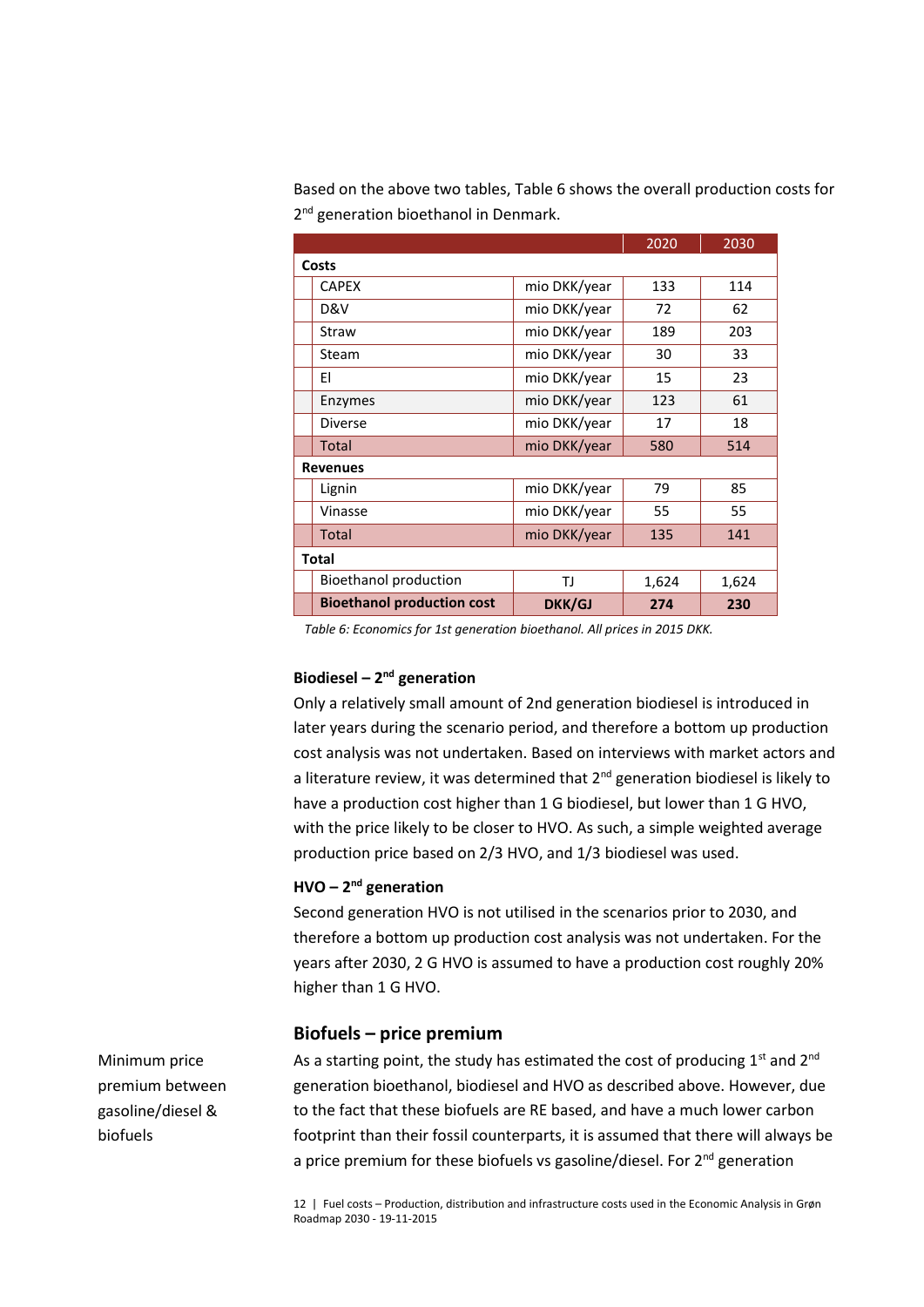biofuels this RE premium has been set to 15 øre/kWh (similar to the RE premium that electricity from biomass receives), and for  $1<sup>st</sup>$  generation biofuels the premium is 7.5 øre/kWh. As such, the biofuel price utilised in the scenarios will depend on the gasoline and diesel price utilised in the forecast. I.e., with very high oil prices the biofuel price will likely be set by the  $CO<sub>2</sub>$ based premium, while with very low oil prices the biofuel price will be set by the assumed production cost. The figure below displays the resulting fuel production prices utilised in the main scenarios.



*Figure 6: Fuel production prices utilised in the scenarios.*

As can be seen in the following figure, in a situation with higher oil prices the effect of the RE premium on the biofuel prices utilised becomes relevant (the red portion of the graph).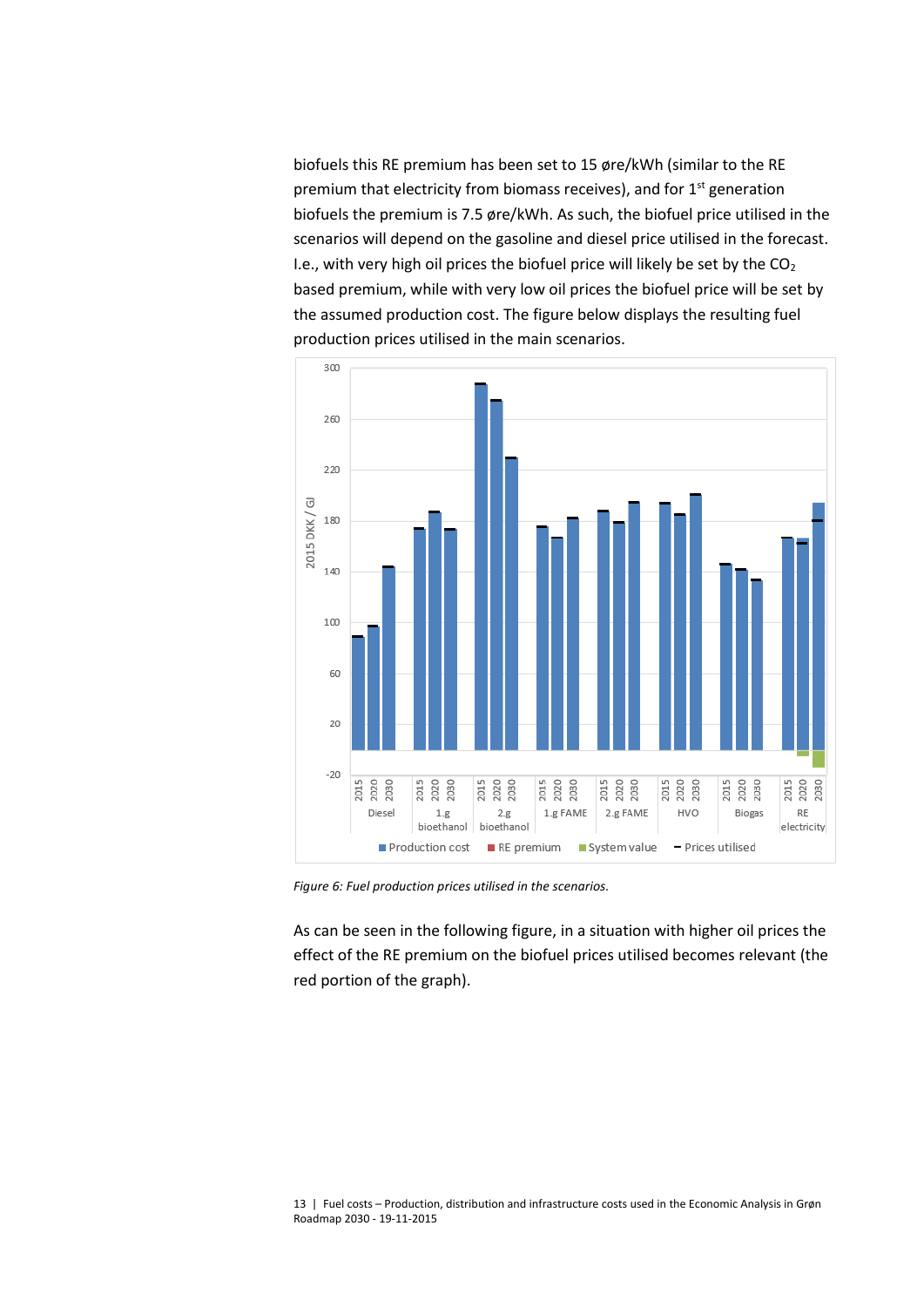

*Figure 7: Fuel production prices in a sensitivity analysis with higher oil prices.*

#### **Biogas**

The cost of producing biogas and upgrading it for entry into the natural gas net, is based on calculations carried out for the Biogas taskforce – Danish Energy Agency, and more information can be found on their website.<sup>4</sup> The total costs were estimated at 166 DKK/GJ. From this figure, the value of the positive socioeconomic affects were subtracted as stated in a IFRO report (Jacobsen, Laugesen, Dubgaard, & Bojesen, 2013): Increased value of fertilizer - 5 DKK/GJ, odour reduction – 8 DKK/GJ, and reduction of greenhouse gas reductions 6.7 DKK/GJ (based on  $CO<sub>2</sub>$  savings of 67 kg/GJ and a  $CO<sub>2</sub>$  price of 1000 DKK/tonne). This gives a total biogas production cost of 146.5 DKK/GJ for 2015 which was assumed to fall by 10% by 2030.

#### **Electricity**

l

All electricity for transport within this project is assumed to come from renewable energy sources, and as such an estimate for the long term cost of renewable electricity was used. Based on the assumptions and findings of a 2014 study (Ea Energy Analyses, 2014), the current study works with an

<sup>4</sup> http://www.ens.dk/undergrund-forsyning/vedvarende-energi/bioenergi/afrapportering-biogas-taskforce

<sup>14 |</sup> Fuel costs – Production, distribution and infrastructure costs used in the Economic Analysis in Grøn Roadmap 2030 - 19-11-2015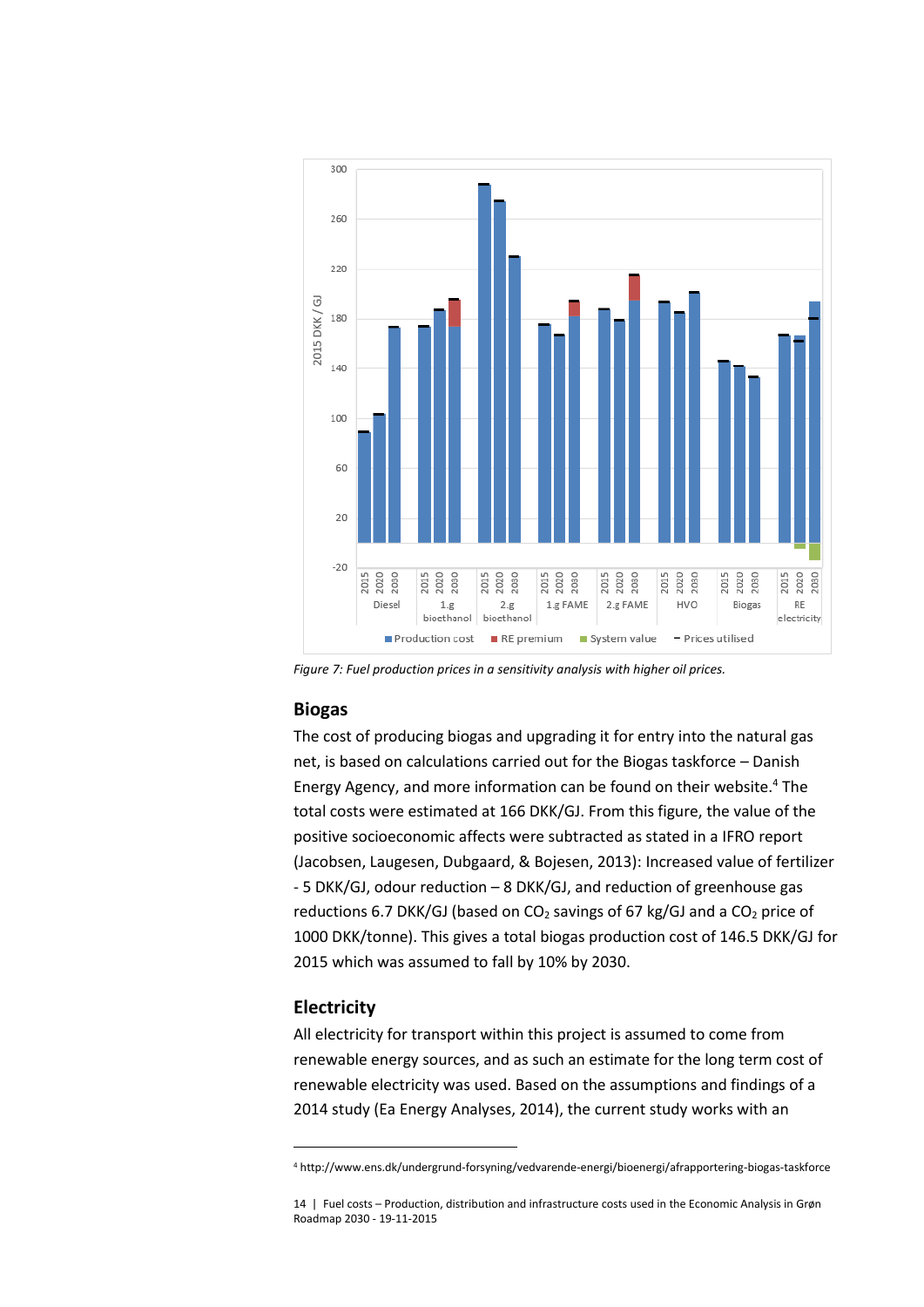assumption that in 2015 the RE price will be set via 50% onshore wind and 50% offshore wind, giving an average production cost of roughly 600 DKK/MWh. Meanwhile, the 2030 RE price is assumed to be set by a combination of 60% offshore wind and 40% solar power, resulting in a price of roughly 700 DKK/MWh. By 2030 it is also assumed that EVs will have a system value in the order of 50 DKK/MWh (i.e. via their ability to charge at times with low prices), thus bringing the RE cost utilised in 2030 to 650 DKK/MWh.

#### **Hydrogen**

Hydrogen within this project is assumed to be produced at filling stations from the 100% renewable electricity as described above. The production cost of hydrogen is based on work Ea Energy Analyses has contributed to in the Commercialisation of Hydrogen Technologies project.<sup>5</sup> The cost assumptions and resulting hydrogen production cost as displayed in the table below.

|                                                         |                | 2015   | 2020   | 2030   |
|---------------------------------------------------------|----------------|--------|--------|--------|
| Inputs and calculations:                                |                |        |        |        |
| Electricity price (RE)                                  | DKK/MWh        | 600    | 600    | 700    |
| Average price when avoiding<br>25% most expensive hours | %              | 80%    | 80%    | 75%    |
| Resulting electricity price                             | Euro/MWh       | 64.5   | 64.5   | 70.6   |
| Lifetime of plant                                       | vears          | 25     | 25     | 25     |
| Discount rate                                           | %              | 4%     | 4%     | 4%     |
| Investment cost                                         | M€/MWe         | 0.82   | 0.82   | 0.82   |
| Fixed O&M                                               | €/MWe per year | 50,000 | 50,000 | 50,000 |
| Average lifetime efficiency,<br>electricity to heat (%) | %              | 64%    | 64%    | 64%    |
| <b>Full load hours</b>                                  | hours          | 6,000  | 6,000  | 6,000  |
| Capital cost                                            | €/Mwe          | 52,490 | 52,490 | 52,490 |
| Per electricity unit                                    |                |        |        |        |
| Capital cost                                            | €/MWhe         | 8.7    | 8.7    | 8.7    |
| 0&M                                                     | €/MWhe         | 8.3    | 8.3    | 8.3    |
| <b>Electricity cost</b>                                 | €/MWhe         | 64.5   | 64.5   | 70.6   |
| <b>Total</b>                                            | €/MWhe         | 81.6   | 81.6   | 87.6   |
| Per H2 (lower heating value)                            |                |        |        |        |
| Capital cost                                            | €/MWh H2       | 13.7   | 13.7   | 13.7   |
| 0&M                                                     | €/MWh H2       | 13.0   | 13.0   | 13.0   |
| Electricity cost                                        | €/MWh H2       | 100.8  | 100.8  | 110.3  |
| <b>Total</b>                                            | €/MWh H2       | 127.5  | 127.5  | 136.9  |
| <b>Hydrogen production cost</b>                         | <b>DKK/GJ</b>  | 264    | 264    | 283    |

*Table 7: Hydrogen production costs*

 $\overline{\phantom{a}}$ 

<sup>5</sup> http://ea-energianalyse.dk/projects-

english/1411\_analysis\_for\_commercialization\_of\_hydrogen\_technologies.html

<sup>15 |</sup> Fuel costs – Production, distribution and infrastructure costs used in the Economic Analysis in Grøn Roadmap 2030 - 19-11-2015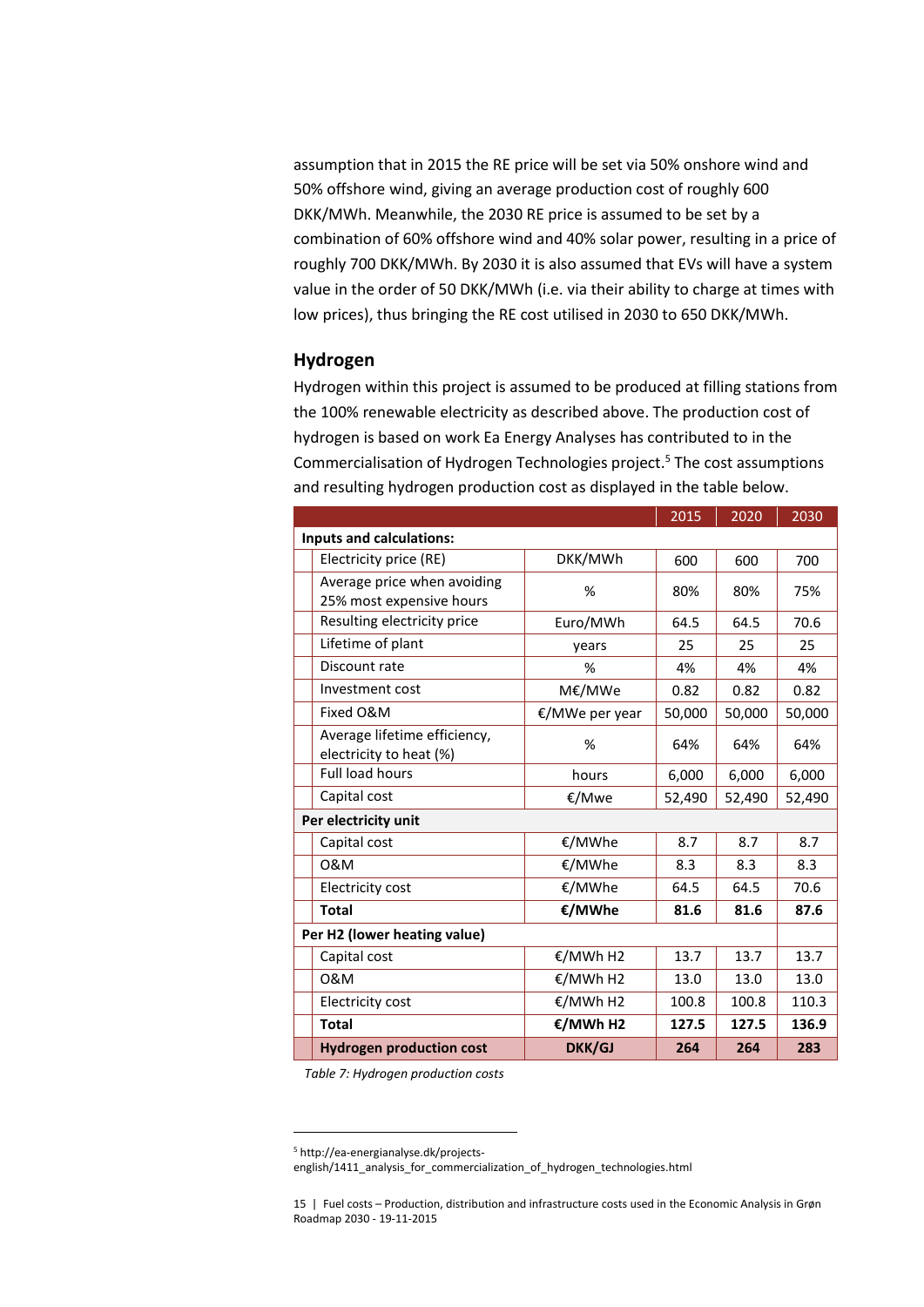# **Fuel transmission and distribution costs**

### **Gasoline and diesel**

#### **All vehicle categories**

As was the case for the production costs, gasoline and diesel transmission and distribution costs were based on those that Ea Energy Analyses provided to the Danish Energy Agency (DEA) as described above. These distribution costs included sunk costs associated with depots and other storage infrastructure. As these infrastructure items are not anticipated to be expanded during the study period, the sunk portion of these costs has been subtracted for the purposes of this study. After consultations with the Danish Oil Industry Association (EOF), it was determined that these figures equate to roughly 1.1 DKK/GJ for gasoline and diesel.

# **Natural gas**

#### **All vehicle categories**

It is assumed that the cost of distributing natural gas to a gas station will be similar to that for a decentral heating plant. Therefore, the natural gas distribution and transmission costs for a decentral heating plant are those from the above mentioned Danish Energy Agency (DEA) study. The study does not include the 'sunk' costs associated with natural gas net, and therefore these transmission and distribution costs are quite low, in the order of 2.5 DKK/GJ.

# **Bioethanol and biodiesel**

#### **All vehicle categories**

Bioethanol and biodiesel are assumed to be blended into gasoline and diesel at the refinery. Therefore the transmission and distribution costs for gasoline and diesel described above were used as a starting point, and then adjusted according to their energy content per litre.

#### **Biogas**

#### **All vehicle categories**

As all biogas is assumed to be upgraded and transferred to the natural gas net, the transmission and distribution cost for natural gas was used, with a small adjustment according to the energy content of biogas as related to natural gas.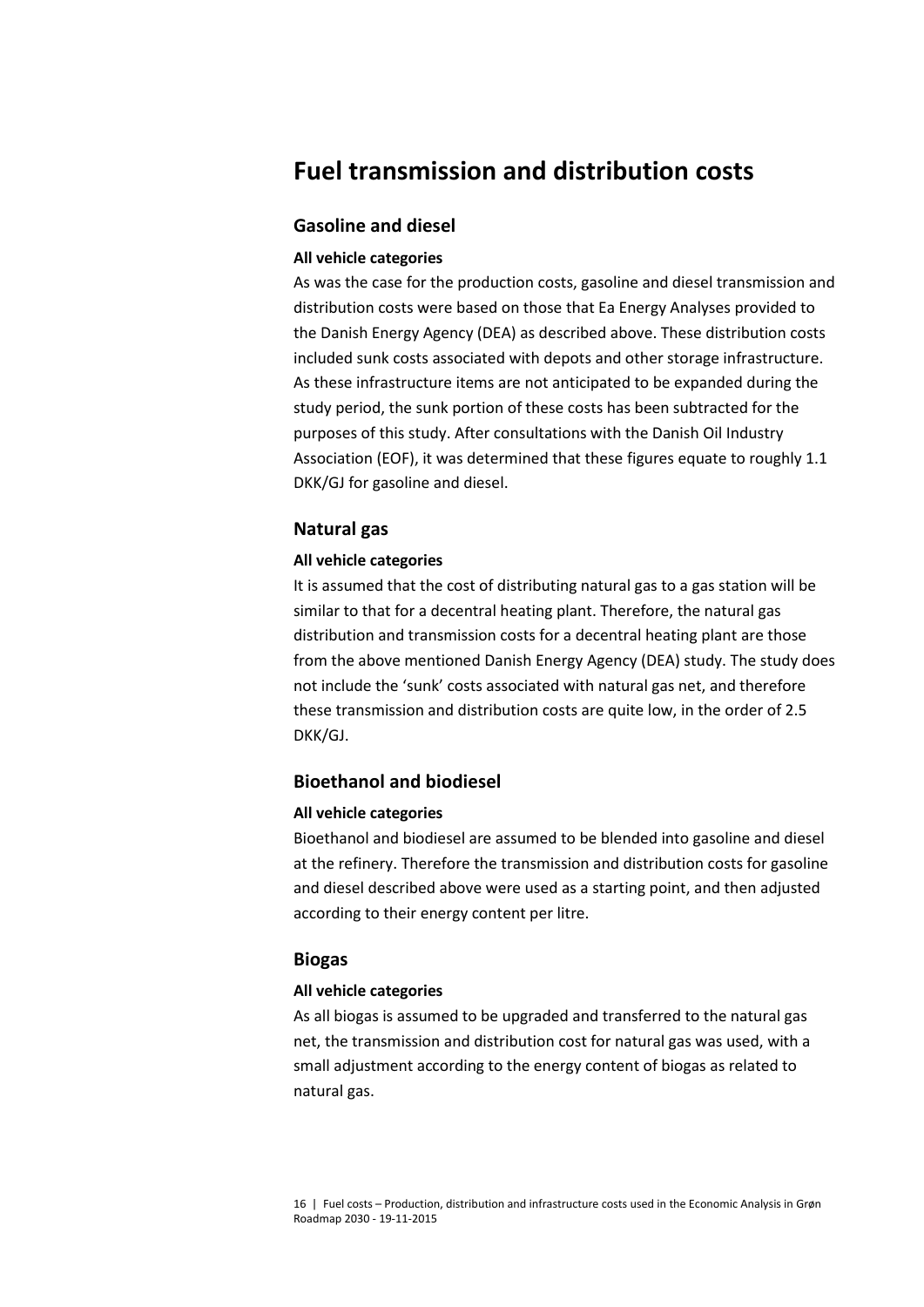# **Electricity**

#### **All vehicle categories**

As was the case for natural gas, it is assumed that the additional demand from EVs will not require an expansion of the transmission net. As such, the marginal costs associated with electricity transmission for EVs is quite low.

In terms of the electricity distribution costs, estimates were based on a study undertaken for Energitilsynet. In 2022 it was forecasted that total OPEX costs for electricity distribution companies would be roughly 3.2 billion DKK, and total electricity use would be roughly 33 TWh (ENS, 2014). This gives a value of 100 DKK/MWh and this figure has been used through to 2030.

# **Hydrogen**

#### **All vehicle categories**

Hydrogen is assumed to be produced locally at the individual filling stations with electricity from the distribution net. As a result, the cost associated with the distribution of hydrogen utilised in the study is based on the aforementioned electricity distribution value of 100 DKK/MWh, the estimated lower cost realised due to the hydrogen plant producing at times when electricity is in lesser demand, and the conversion efficiency of the hydrogen plant.

|                                                            |         | 2015 | 2020 | 2030 |  |  |
|------------------------------------------------------------|---------|------|------|------|--|--|
| <b>Inputs and calculations:</b>                            |         |      |      |      |  |  |
| Electricity distribution cost                              | DKK/MWh | 100  | 100  | 100  |  |  |
| Average price when avoiding 25%<br>most congested hours    | %       | 80%  | 80%  | 75%  |  |  |
| Average lifetime efficiency, electricity<br>to heat $(\%)$ | %       | 64%  | 64%  | 64%  |  |  |
| <b>Hydrogen distribution cost</b>                          | DKK/GJ  | 35   | 35   | 33   |  |  |

*Table 8: Hydrogen distribution costs*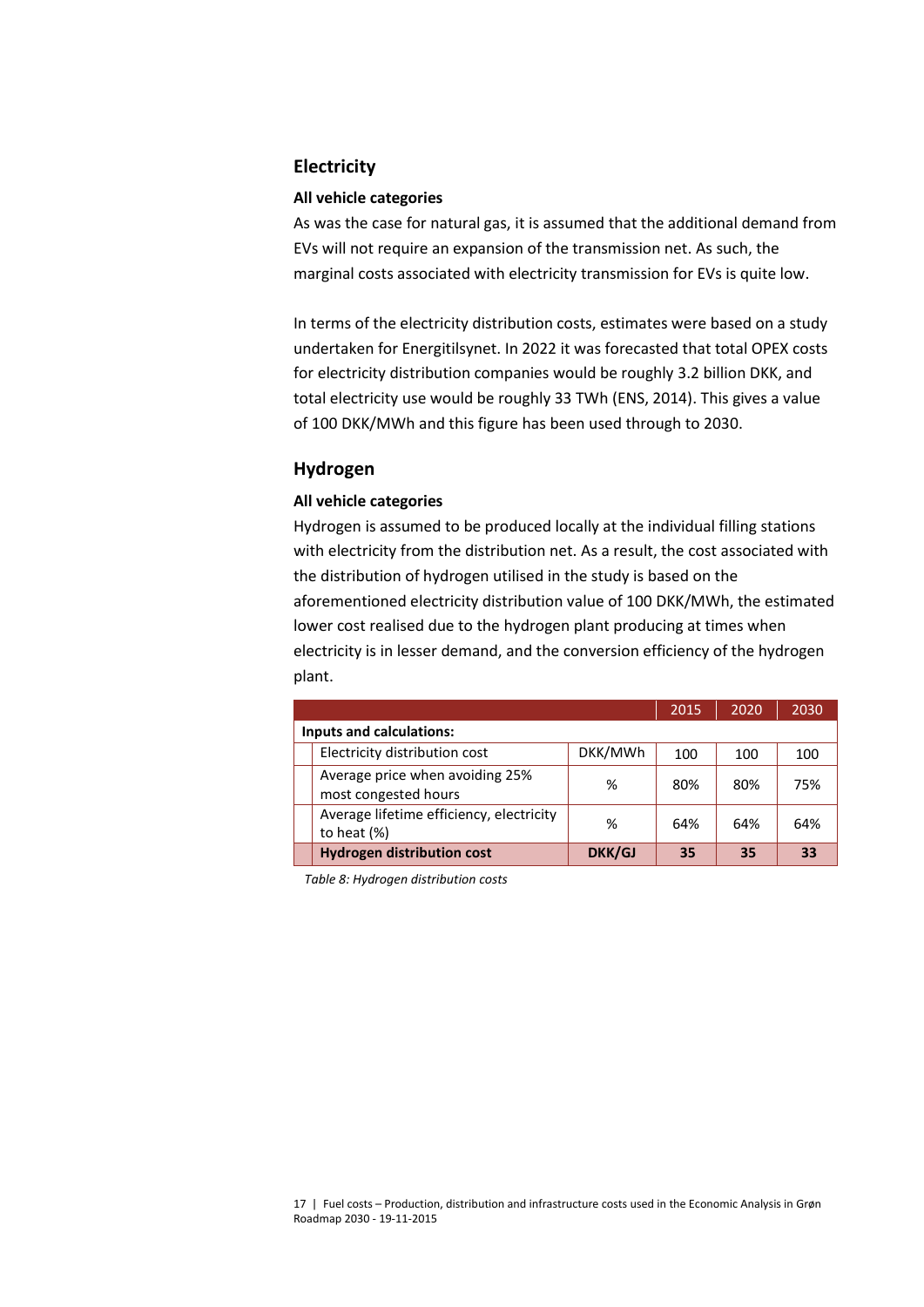# **Fuel infrastructure costs**

For some of the fuels, the cost of the filling infrastructure is included in the distribution and transmission costs, while for other it is not, and it therefore requires an additional calculation as described below.

# **Gasoline, diesel, bioethanol and biodiesel**

# **All vehicle categories**

For all four of these fuels, the cost of the filling station is included in the distribution and transmission cost, as the DEA study does not distinguish between the two.<sup>6</sup>

# **Natural gas**

 $\overline{\phantom{a}}$ 

To estimate the filling costs for natural gas, a bottom up analysis was undertaken by Dansk Energi. Ea Energy Analyses has adopted part of this methodology and made some alterations and modifications to suit the aspects of the current project. The primary data source was the DEA's report entitled "Rammevilkyear for gas til tung vejtransport" (COWI, 2014).

An expected life of 20 years, and a discount rate of 4% were used. The analysis inputs included estimates of:

- CAPEX and OPEX for 3 types of filling options, including the cost of connecting the station to an existing natural gas line:
	- o Home fuelling
	- o A small petrol station
	- o A large petrol station
- The number of natural gas stations estimated to be in operation for a given year. For each year this is the greater of:
	- a. The number of natural gas stations that have been confirmed will be in operation in any given year. In 2015, there are for example 10 natural gas stations in Denmark, and according to gasbiler.info, roughly one to two per will be added in the next few years (Gasbiler.info, 2015).
	- b. The minimum number of each type of station required to fulfil the estimated demand for natural gas/biogas. As such, in contrast to 2015 when the minimum is set by the number of announced gas stations (10), in 2030, when natural gas/biogas demand increases substantially, the total number of stations required is based on

<sup>6</sup> For biodiesel and bioethanol, roughly 1 DKK/GJ was added to cover the costs of additional pumps associated with an additional gasoline/diesel blend.

<sup>18 |</sup> Fuel costs – Production, distribution and infrastructure costs used in the Economic Analysis in Grøn Roadmap 2030 - 19-11-2015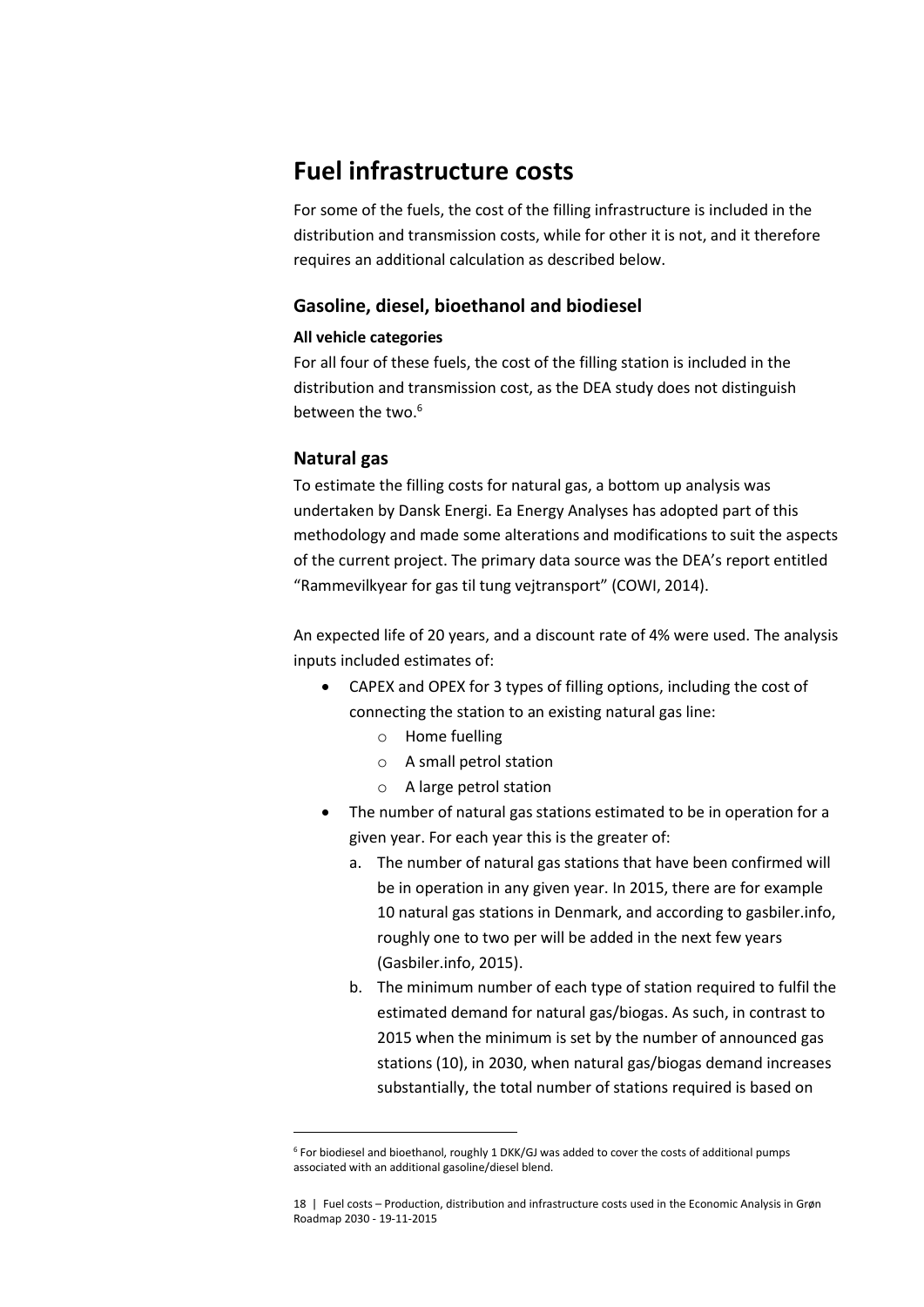the overall gas demand and the estimated capacity of each station type (ca. 40).

 The estimated maximum utilisation rate of each station type in each year. As the gas demand increases it is expected that the average utilisation rate of stations will also increase as each station will cover a smaller geographic area.

The above methodology results in a very high DKK/GJ cost in the initial years, as the utilisation rate of the stations is very low. In 2015 for example, only 40 TJ of natural gas for transport are spread out over 10 stations, giving a utilisation rate of under 20%. Meanwhile in 2030 for example, annual utilisation rates are expected to be closer to 80%.

The resulting costs for each station type in DKK/GJ are displayed below:

|                             | Costs (DKK/GJ) |      |      |  |
|-----------------------------|----------------|------|------|--|
| <b>Filling station type</b> | 2015           | 2020 | 2035 |  |
| Home fuelling               | 71             | 73   | 80   |  |
| Small petrol station        | 138            | 125  | 26   |  |
| Large petrol station        | 74             | 23   | 14   |  |

*Table 9: Infrastructure costs for natural gas based on filling station type and year (2015 DKK/GJ)*

<span id="page-18-0"></span>For the years in between the intervals above, a simple linear extrapolation was done, thus resulting in costs for the relevant years from 2015-2030<sup>7</sup>. The reason for the much higher costs for the small petrol stations in 2015 and 2030 is due to the assumption that the majority of filling stations currently being built will be small, and therefore they will be largely underutilised until well after 2020. In this regard, it is important to note that the above 'socioeconomic' costs are not anticipated to necessarily be reflected in the cost the consumer pays at the respective stations. I.e. in 2020 the high cost associated with small stations is due to the low utilisation rate, but it is highly unlikely that the station operator can pass these costs directly to the consumer.

#### **Personal vehicles**

l

For each vehicle type, a weighted average was undertaken according to the assumed amount of filling that would be undertaken from each filling station type. Combined with the costs displayed in [Table 9,](#page-18-0) the resulting costs are given below.

<sup>7</sup> The tables in this section display the year 2035 instead of 2030 as Dansk Energi uses the year 2035.

<sup>19 |</sup> Fuel costs – Production, distribution and infrastructure costs used in the Economic Analysis in Grøn Roadmap 2030 - 19-11-2015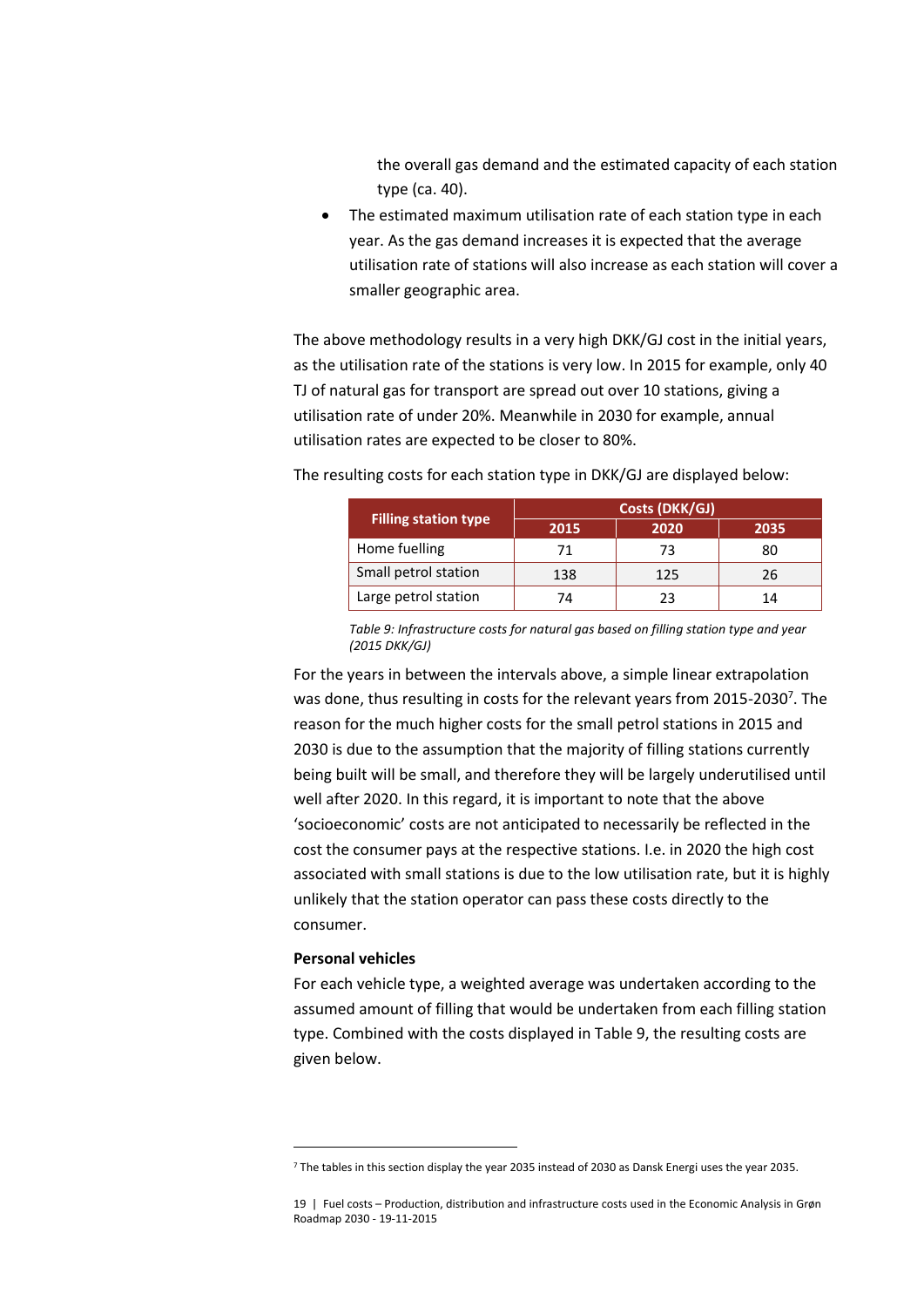|                                 | Filling by station type (%) |      |      |  |
|---------------------------------|-----------------------------|------|------|--|
| <b>Filling station type</b>     | 2015                        | 2020 | 2035 |  |
| Home fuelling                   |                             |      |      |  |
| Small petrol station            | 95                          | 62   | 54   |  |
| Large petrol station            | -                           | 35   | 45   |  |
| Resulting average cost (DKK/GJ) | 135                         | 88   |      |  |

*Table 10: Infrastructure costs for natural gas for personal vehicles, based on assumed usage of each station type.*

Here it is assumed that as a greater number of large filling stations become available, a growing number of personal vehicle owners will utilise the large stations, which are likely to have lower prices.

# **Light duty vehicles**

Combined with the costs displayed in [Table 9,](#page-18-0) the resulting costs for LDVs are given below.

|                                        | Filling by station type (%) |      |      |  |
|----------------------------------------|-----------------------------|------|------|--|
| <b>Filling station type</b>            | 2015                        | 2020 | 2035 |  |
| Home fuelling                          |                             |      |      |  |
| Small petrol station                   | 85                          | 55   | 42   |  |
| Large petrol station                   | 14                          | 44   | 57   |  |
| <b>Resulting average cost (DKK/GJ)</b> | 128                         | 80   | 19   |  |

*Table 11: Infrastructure costs for natural gas for LDVs, based on assumed usage of each station type.* 

For LDVs it is assumed that very few will tank at home, and once again, as a greater number of large filling stations become available they will become the first choice.

#### **Heavy duty vehicles & busses**

Combined with the costs displayed in [Table 9,](#page-18-0) the resulting costs for HDVs and busses are given below.

|                                 | Filling by station type (%) |      |      |  |
|---------------------------------|-----------------------------|------|------|--|
| <b>Filling station type</b>     | 2015                        | 2020 | 2035 |  |
| Home fuelling                   |                             |      |      |  |
| Small petrol station            | 75                          | 40   | 25   |  |
| Large petrol station            | 25                          | 60   | 75   |  |
| Resulting average cost (DKK/GJ) | 122                         | 64   | 17   |  |

*Table 12: Infrastructure costs for natural gas for HDVs and busses, based on assumed usage of each station type.* 

HDVs and busses are not assumed to fill at home, and are most likely to rely on large petrol stations to the greatest extent possible.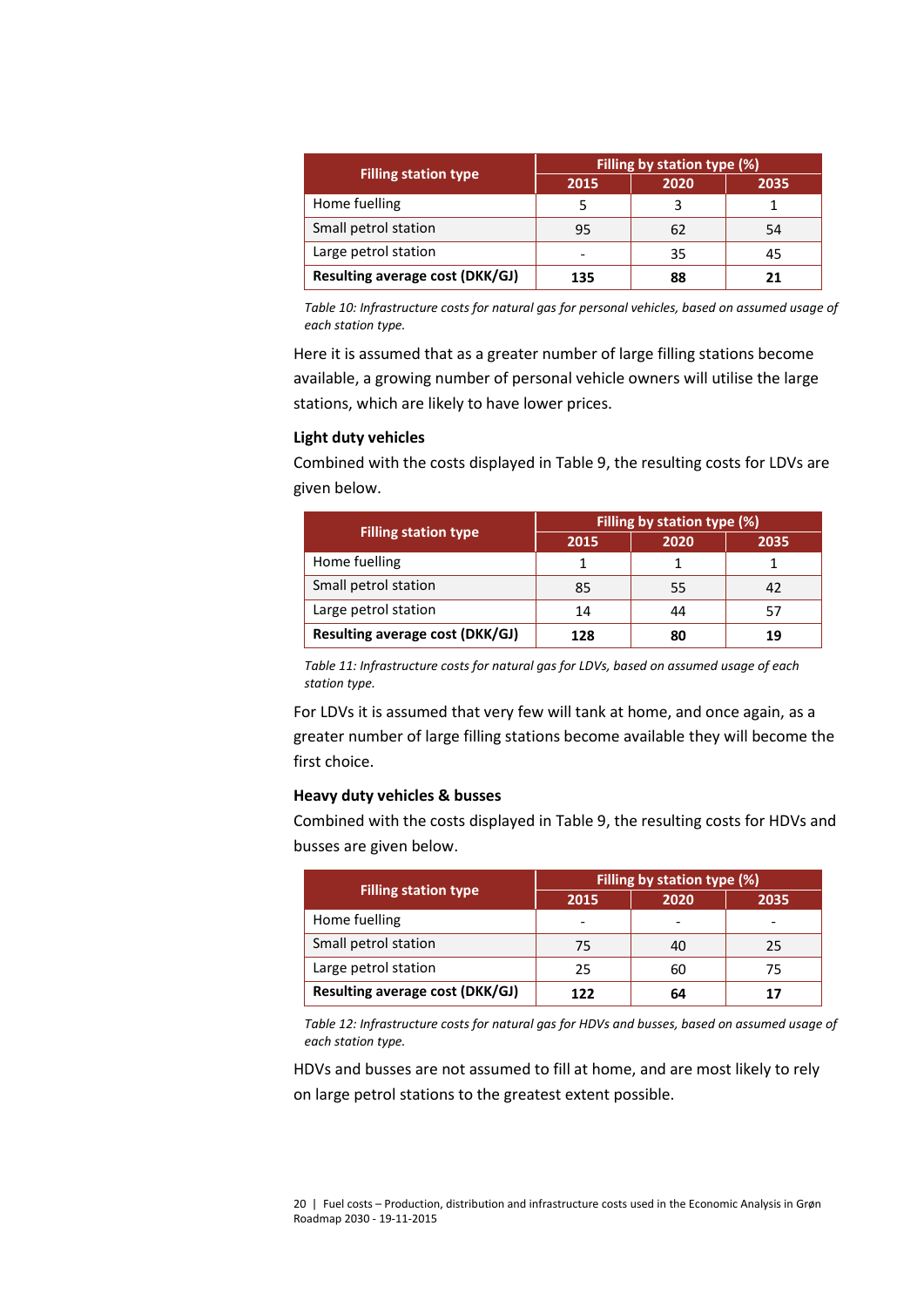#### **Biogas**

#### **All vehicle categories**

As all biogas is assumed to be upgraded and transferred to the natural gas net, the infrastructure cost for natural gas is used, with a small adjustment according to the energy content of biogas as related to natural gas.

#### **Electricity**

 $\overline{\phantom{a}}$ 

Similar to natural gas, electricity infrastructure costs took their point of departure in a bottom up analysis undertaken by Dansk Energi. Ea Energy Analyses has again adopted this methodology and made slight alterations and modifications. The primary data source was the DEA's report entitled "Redegørelse om rammebetingelser for opstilling af ladestationer til elbiler Infrastruktur for ladestandere til elbiler i det "offentlige rum"<sup>8</sup>, from January of 2011.

Once again, an expected life of 20 years, and a discount rate of 4% were used. The analysis inputs included estimates of:

- CAPEX and OPEX for 3 types of charging:
	- o Home charging
	- o Public charging
	- o Public rapid charging
- Estimates for the utilisation rate of each type of public station from now to 2035 for each vehicle category are displayed below. For personal vehicle home charging, the utilisation rate is simply based on the % of charging assumed to be done at home, and the assumed total annual required amount of charging. Again, it is assumed that utilisation rates will grow as an increasing number of battery reliant vehicles make their way on to the Danish roads.

| <b>Vehicle category</b>                 | Utilisation rate (%) |      |      |
|-----------------------------------------|----------------------|------|------|
| & charger station type                  | 2015                 | 2020 | 2035 |
| Personal vehicle - public charger       | 5                    | 15   | 30   |
| Personal vehicle – public rapid charger |                      | 15   | 30   |
| $LDV - public charger$                  | 18                   | 33   | 45   |
| $LDV - public rapid charger$            | 18                   | 33   | 45   |
| Busses - public charger                 | 30                   | 50   | 60   |
| Busses - public rapid charger           | 30                   | 50   | 60   |

 *Table 13: Assumed utilisation rates according to vehicle category and charger station type.*

<sup>8</sup> http://www.ens.dk/sites/ens.dk/files/info/nyheder/nyhedsarkiv/arbejdsgruppe-giver-bud-paaudrulningsplan-ladestandere-elbiler/Redeg\_ladestandere\_elbiler\_jan2011\_final.pdf

<sup>21 |</sup> Fuel costs – Production, distribution and infrastructure costs used in the Economic Analysis in Grøn Roadmap 2030 - 19-11-2015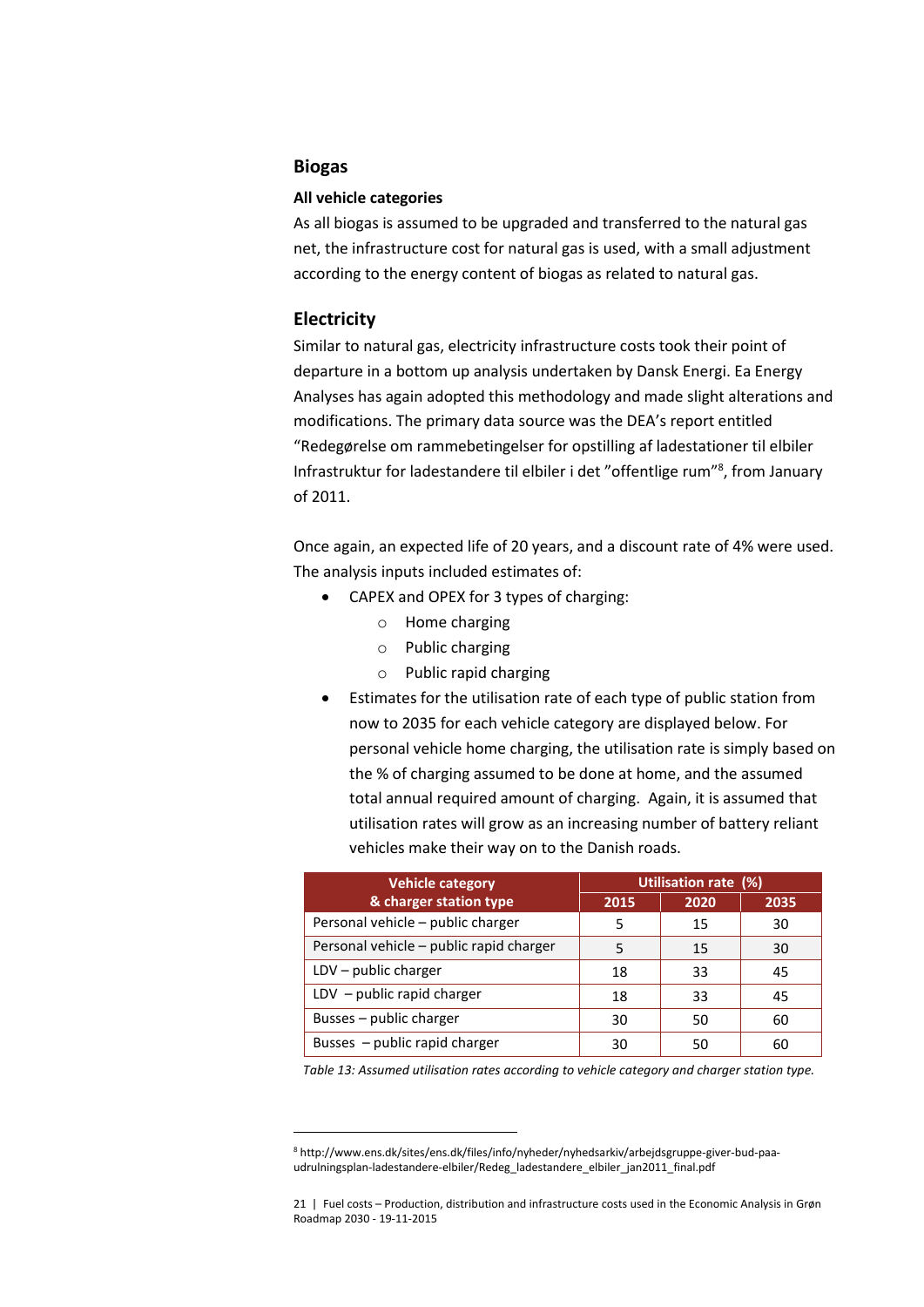Based on the above utilisation rates, and the assumed CAPEX and OPEX inputs, the following table displays the resulting costs per charging station according to vehicle category.

| <b>Vehicle category</b>                 | <b>DKK/GJ</b> |                 |      |
|-----------------------------------------|---------------|-----------------|------|
| & charger station type                  | 2015          | 2020            | 2035 |
| Personal vehicle - home charger         | 66            | 76 <sup>9</sup> | 62   |
| Personal vehicle - public charger       | 270           | 88              | 16   |
| Personal vehicle – public rapid charger | 593           | 158             | 22   |
| $LDV - public charger$                  | 77            | 41              | 11   |
| LDV - public rapid charger              | 170           | 73              | 14   |
| Busses - charger                        | 45            | 26              | 8    |
| Busses - rapid charger                  | 99            | 47              | 11   |

<span id="page-21-0"></span>*Table 14: Resulting costs per charging station according to vehicle category* 

As can clearly be seen in the table, the assumed utilisation rate is a dominant determining factor in the resulting infrastructure cost. As for other fuels, for the years in between the intervals above, a simple linear extrapolation was done.

#### **Personal vehicles**

As was the case for natural gas, for each vehicle type, a weighted average was undertaken according to the assumed amount of charging that would be undertaken from each charging type. Combined with the costs displayed in [Table 14,](#page-21-0) the resulting costs are given below.

| <b>Charger type</b>             | Charing by type (%) |      |      |  |
|---------------------------------|---------------------|------|------|--|
|                                 | 2015                | 2020 | 2035 |  |
| Home charging                   | 75                  | 75   | 75   |  |
| Public charging                 | 15                  | 15   | 15   |  |
| Public rapid charging           | 10                  | 10   | 10   |  |
| Resulting average cost (DKK/GJ) | 149                 | 86   | 51   |  |

*Table 15: Infrastructure costs for electricity for personal vehicles, based on assumed usage of each charger type.* 

Here it is assumed that the vast majority of charging will take place at home, with this dispersion not changing over the scenario period.

#### **Light duty vehicles**

 $\overline{\phantom{a}}$ 

Combined with the costs displayed in [Table 14,](#page-21-0) the resulting costs for LDVs are given below.

<sup>9</sup> The reason for this cost increase from 2020 to 2015 is that despite the charger becoming cheaper, the EV is now more efficient, and thereby uses less energy. Therefore, on a per GJ basis, the infrastructure cost increases.

<sup>22 |</sup> Fuel costs – Production, distribution and infrastructure costs used in the Economic Analysis in Grøn Roadmap 2030 - 19-11-2015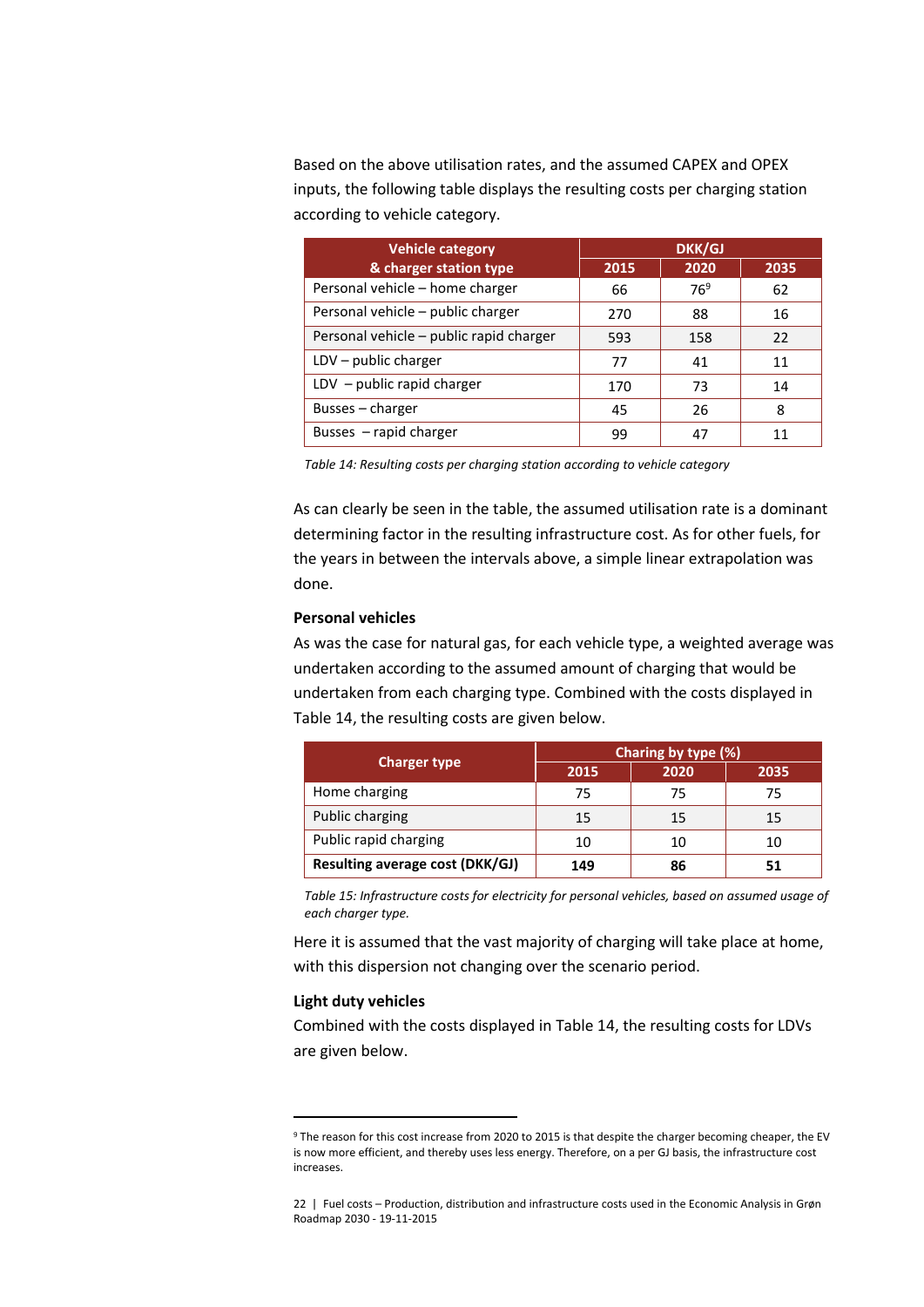| <b>Charger type</b>             | Charing by type (%) |      |      |
|---------------------------------|---------------------|------|------|
|                                 | 2015                | 2020 | 2035 |
| Home charging                   | 10                  |      |      |
| Public charging                 | 40                  | 50   | 60   |
| Public rapid charging           | 50                  | 45   | 35   |
| Resulting average cost (DKK/GJ) | 122                 | 57   | 15   |

*Table 16: Infrastructure costs for electricity for LDVs, based on assumed usage of each charger type.* 

For LDVs it is assumed that very few will charge at home, and as the battery size and driving range increase, less rapid charging will be required.

#### **Busses**

Combined with the costs displayed in [Table 14,](#page-21-0) the resulting costs for busses are given below.

| <b>Charger type</b>             | Charing by type (%) |      |      |
|---------------------------------|---------------------|------|------|
|                                 | 2015                | 2020 | 2035 |
| Home charging                   | ٠                   |      |      |
| Public charging                 | 40                  | 50   | 60   |
| Public rapid charging           | 60                  | 50   | 40   |
| Resulting average cost (DKK/GJ) | 77                  | 37   |      |

*Table 17: Infrastructure costs for electricity for busses, based on assumed usage of each charger type.* 

Busses are not assumed to charge at home, and like LDVs, will likely try to reduce their reliance on rapid charging as their driving range increases.

#### **Hydrogen**

# **All vehicle categories**

Hydrogen is not utilised in any of the scenarios, and therefore infrastructure costs have not been thoroughly investigated. Due to the lack of hydrogen vehicles on Danish roads today, any current filling station would have an extremely low utilisation rate, thereby resulting in a particularly high per GJ cost. It has been conservatively estimated that on a per GJ basis, infrastructure costs today would be 5 times higher for hydrogen relative to electricity, with this figure falling to double by 2030, under the assumption that utilisation rates improve quite substantially for hydrogen stations. It should be noted that these figures are somewhat lower than the figures Dansk Enerigi have arrived at in their analysis.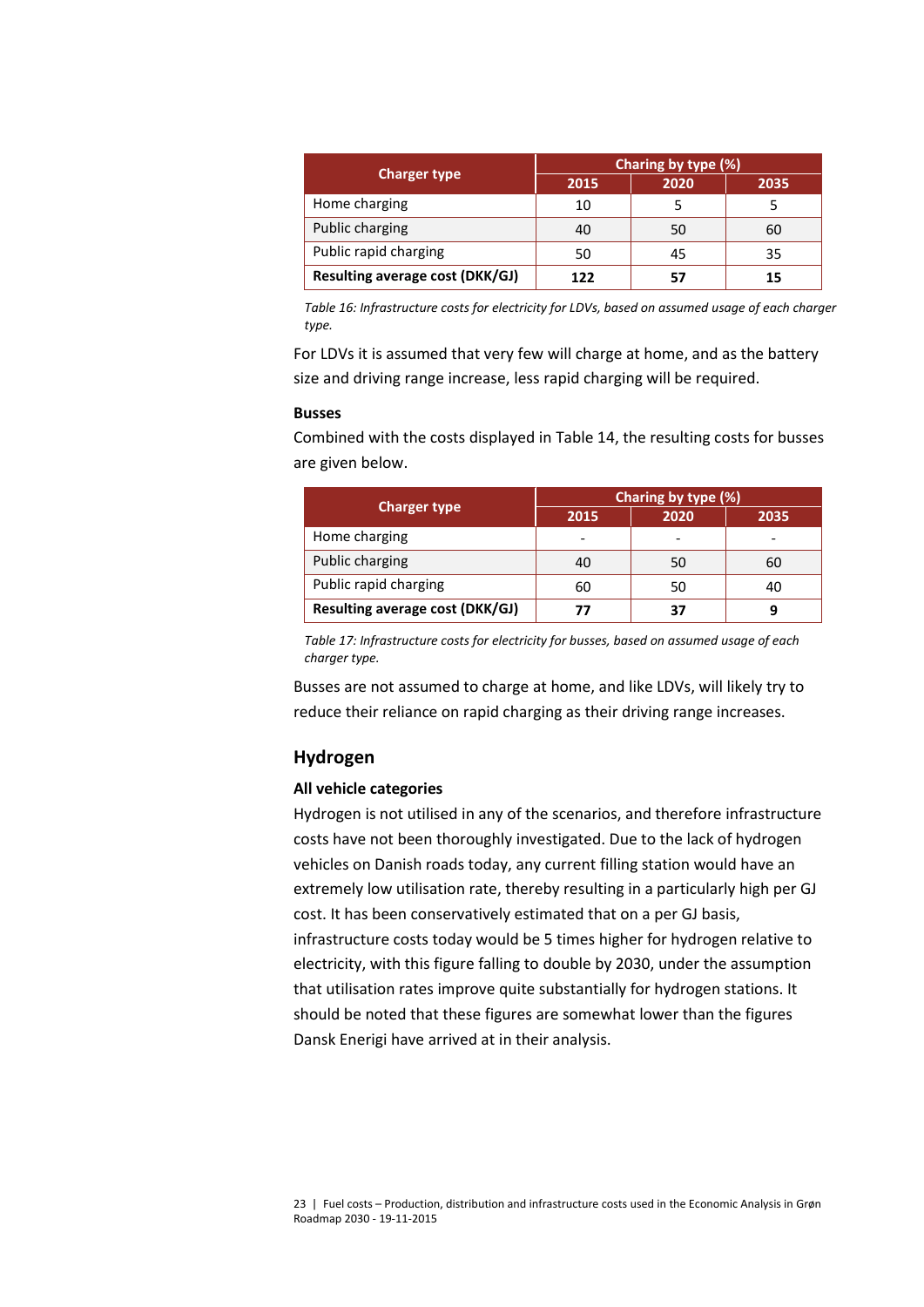# **References**

AHDB. (2010). *Growing wheat for alcohol/bioethanol production*. Retrieved from Agriculture and Horticulture Development Board: http://cereals.ahdb.org.uk/media/179824/is11-growing-wheat-forbioethanol-production.pdf

Bureau of Resources and Energy Economics . (2014). *An assessment of key costs and benefits associated with the Ethanol Production Grants program.* Canberra: Australian Government.

Commodity Basis. (2015, October). *Wheat Prices*. Retrieved from Commodity Basis: https://www.commoditybasis.com/wheat\_prices

COWI. (2014). *Rammevilkyear for gas til tung vejtransport.* Kongens Lyngby: COWI.

Danmarks Nationalbank. (2015, October). *Valuatakurser*. Retrieved from Danmarks Nationalbank: http://nationalbanken.statistikbank.dk/909

Ea Energy Analyses. (2014). *Vindintegration i Danmark: Vindens værdi - og tiltag for at sikre den.* Copenhagen: Ea Energy Analyses.

Energy Trends Insider. (2014, August 28). *Global Biofuels Status Update*. Retrieved from Energy Trends Insider:

> http://www.energytrendsinsider.com/2014/08/28/global-biofuelsstatus-update/

ENS. (2014). *Danmarks basisfremskrivning 2014.* Copenhagen: Danmarks basisfremskrivning 2014, Energistyrelsen.

ENS. (2014). *Forudsætninger for samfundsøkonomiske analyser på energiområdet.* København: ENS.

Force Technology. (2013). *Technology data for advanced biofuels.* Copenhagen: Force Technology.

Gasbiler.info. (2015, September 10). *Her er gastankstationerne*. Retrieved from Gasbiler.info: http://www.gasbiler.info/her-ergastankstationerne

- Index Mundi. (2015, October). *Commodity Prices*. Retrieved from Index Mundi: http://www.indexmundi.com/commodities/
- Investing.com. (2015, October). *London Wheat Historical Data*. Retrieved from Investing.com: http://uk.investing.com/commodities/london-wheathistorical-data
- IRENA. (2013). *Road transport: The cost of renewable solutions.* Bonn: IRENA.

Jacobsen, B. H., Laugesen, F. M., Dubgaard, A., & Bojesen, M. (2013). *Biogasproduction i Danmark - Vurderinger af drifts- og*